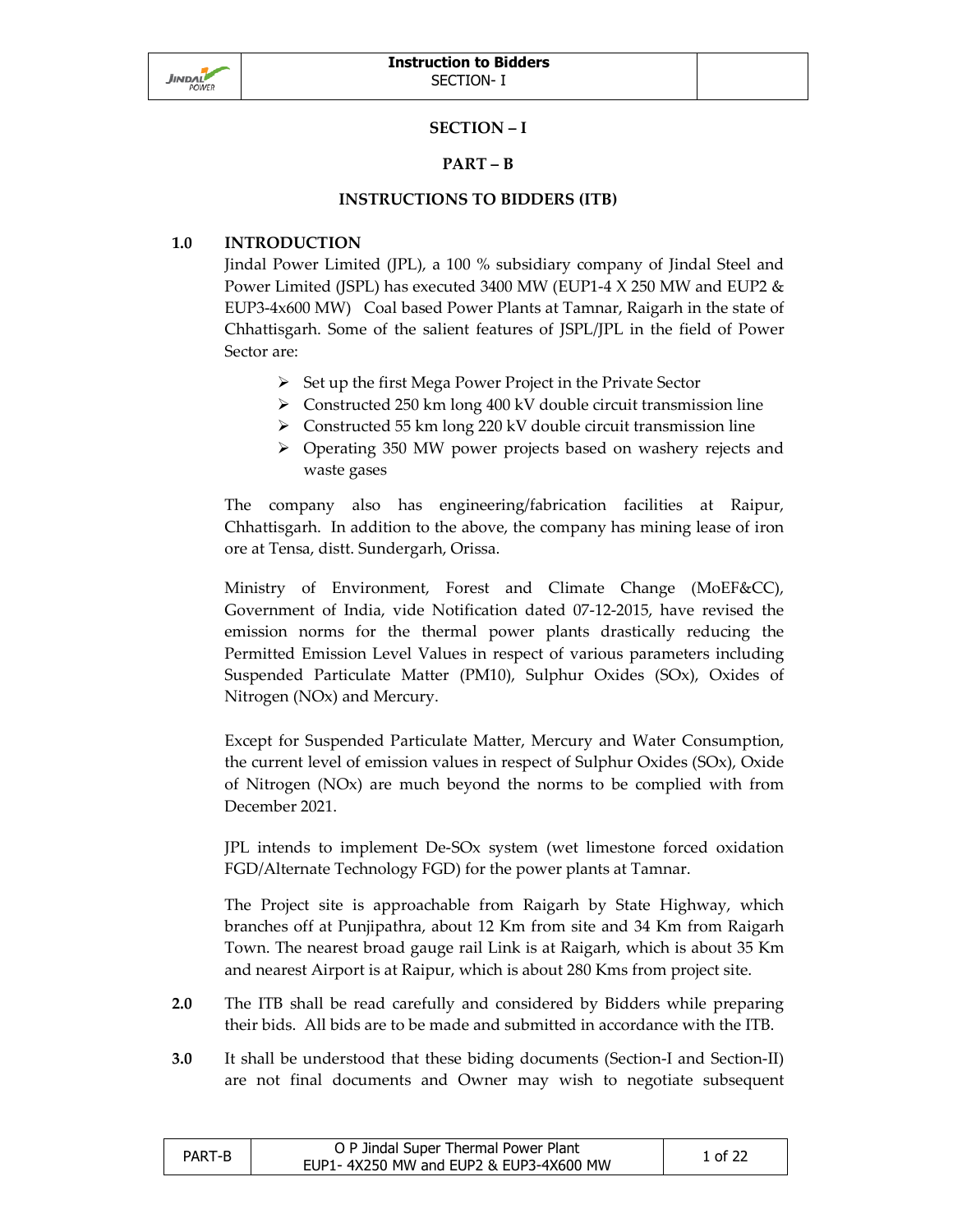

modifications to these bidding documents to satisfy the Owner's requirements.

# **4.0 SCOPE OF WORK**

- 4.1 The detailed scope of work is described in Section-II, Technical Specification
- 4.2 Scope of the work under Bid Document shall be on single source responsibility basis completely covering all the services, works and materials specified under the accompanied Technical Specifications / Bill of Quantities. It will inter-alia include the following:

- 4.2.1 a) Design, Engineering, Manufacture, Assembly, Testing at manufacturer works, packing, forwarding, Procurement, Supply & Delivery upto Indian Port for Imported supplies and Ex-Works basis for Indigenous supplies.
	- b) Design of all Mechanical, Electrical, C&I, Civil, structural and Architectural Works
	- c) All labour, materials, tools, plants and equipment, loading, unloading, inland transportation and handling thereof, unless, otherwise, specified elsewhere in the Tender documents.
	- d) Supervision by Bidders experts during Commissioning, trial operations and PG test.
	- e) Construction drawings for all Civil works and Design drawing for steel superstructure of all buildings, including cable and pipe rack structures and (Drawings to be approved by the Owner. However detailed structural fabrication drawings for all the above shall be in the scope of Owner.
	- f) Manufacturing drawings for Technological structures including tanks, vessels, Silos, Ducts etc.
	- g) All other drawings and documents like General arrangement drawings, Plot plan, Isometrics, Flow sheets, P&iD's, SLD, cable schedules etc.
	- h) Overall Integration of system providing Warranty / Guarantee and perform PG Tests.
	- c) Preparatory activities including scaffoldings required to be performed for carrying out the work.
	- c) All necessary services required for complete installation testing and commissioning in accordance with the relevant drawings/Bill of Quantities meeting the specification requirements.

| PART-B | O P Jindal Super Thermal Power Plant   | 2 of 22 |
|--------|----------------------------------------|---------|
|        | EUP1-4X250 MW and EUP2 & EUP3-4X600 MW |         |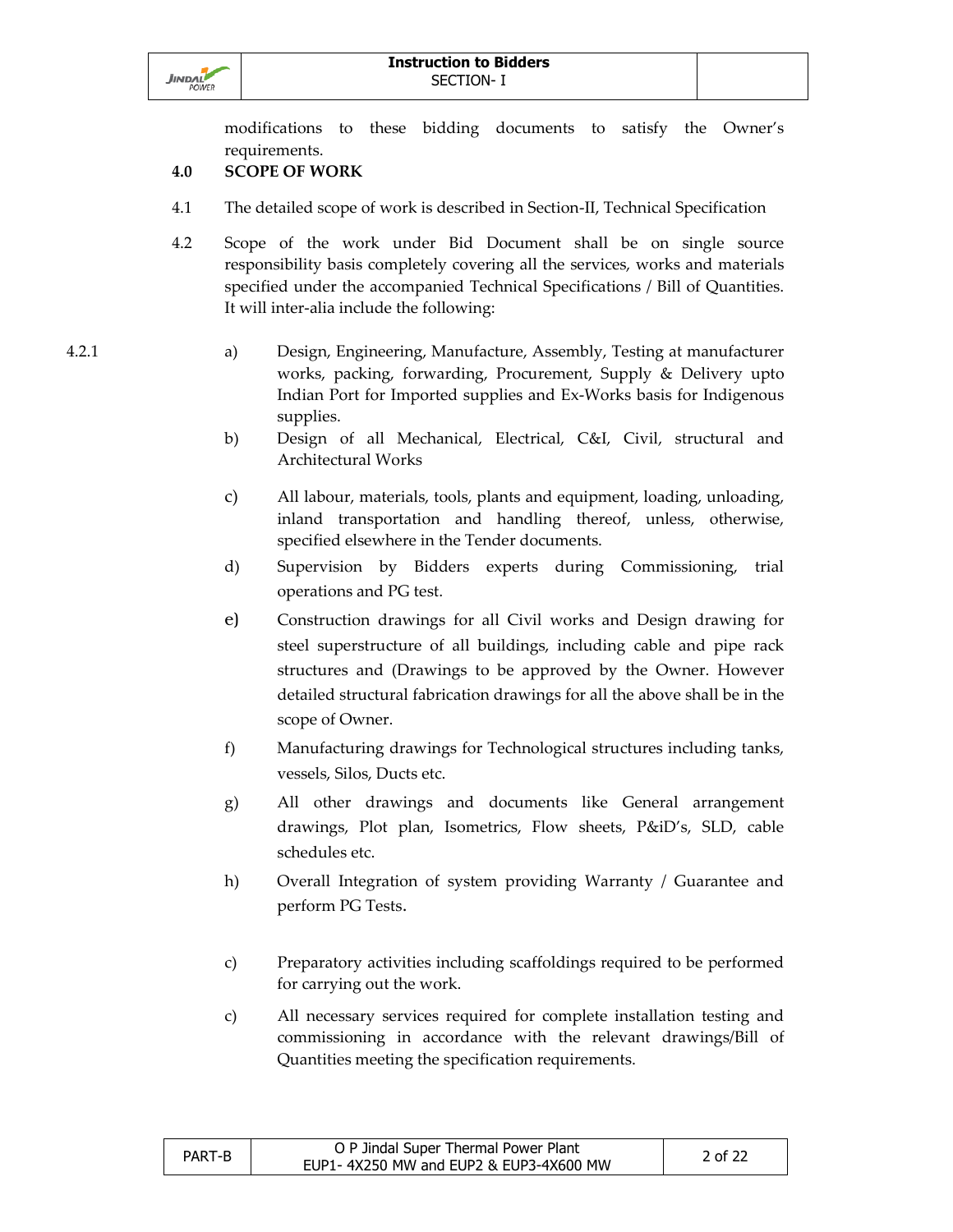

- d) Receipt / storage, preservation and conservation of materials /equipment at site in accordance with the scheme/and provisions approved by Engineer-in-Charge in advance.
- e) Any item(s), though not covered in specification / drawings / schedule but are required for reliability and safety and as per good engineering practice shall be deemed to be included in the scope of work unless specifically excluded in the exclusion list.
- f) All wastages of material, their carriage/cartage and return of empties.
- g) Furnishing of documents and signing of Contract Agreements.
- h) Spares if any.

Offers not covering the above entire scope of work are liable to be treated as incomplete and will accordingly be deleted from further consideration.

# 4.3 **Project Completion Schedule**

 The Bidder shall be expected to achieve completion of project with respect to each Unit in accordance with the best possible execution schedule i.e. completion schedule as under.

- $\geq 2$  units of EUP1 28 months
- 2 units of EUP1 31months
- $\triangleright$  Unit 1 of EUP2 16 months
- Unit 2 of EUP2 25 months
- Unit 1 of EUP3 28 months
- Unit 2 of EUP3 31 months

Bidder may offer a better time schedule and shall indicate their best possible execution schedule with breakup along with their offer. However, in case the government announces a stricter time schedule ahead of the timelines indicated above, the same shall be mutually discussed for implementation.

## **5.0 COST OF BIDDING**

All the costs and expenses incidental to preparation of the bid, discussions and conferences, if any, including pre-award discussions with the Bidders, technical and other presentation including any demonstrations, etc. shall be to the account of Bidder & Owner shall bear no liability whatsoever on such costs and expenses.

#### **6.0 CONTENT OF BIDDING DOCUMENT**

6.1 The Bidding Document comprise two Sections designated as:

| $\sim$ 100 $\mu$            | Condition of Contract                |
|-----------------------------|--------------------------------------|
| $\sim$ 1-1 $\sim$           | Invitation For Bid (IFB)             |
| $\sim$ $-$                  | Instruction to Bidder (ITB)          |
| $\mathcal{L} = \mathcal{L}$ | General Conditions of Contract (GCC) |
|                             |                                      |

| PART-B | O P Jindal Super Thermal Power Plant   | 3 of 22 |
|--------|----------------------------------------|---------|
|        | EUP1-4X250 MW and EUP2 & EUP3-4X600 MW |         |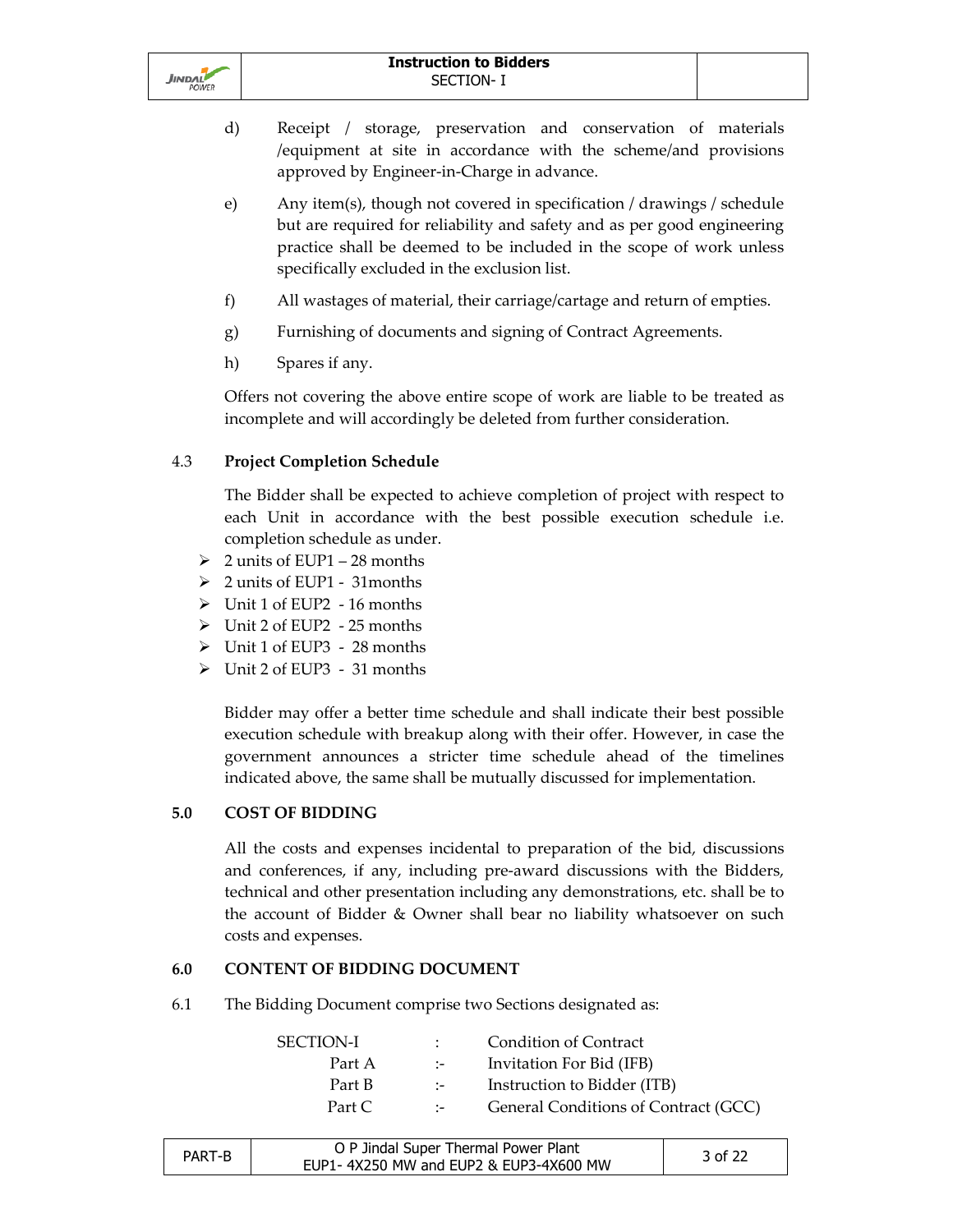

| Part D            | $\cdot$ . | Special Conditions of Contract (SCC) |
|-------------------|-----------|--------------------------------------|
| <b>SECTION-II</b> |           | <b>Technical Specification</b>       |
| Part IIA          |           | De-SOx System                        |

- 6.2 The Bidder is expected to examine all instructions, forms, terms, specifications and other information in the bidding documents. Failure to furnish all information required by the bidding documents or submission of a bid not substantially responsive to the bidding documents in every respect will be at the Bidder's risk and may result in rejection of its bid.
- 6.3 If there is a contradiction between the clause indicated in this Section-I and in Section-II, the more stringent condition shall remain applicable.
- 6.4 **Transfer of Bidding Document**: Transfer of Bidding Documents by one Bidder to another is not permissible.

# **7.0 CLARIFICATION OF BIDDING DOCUMENT**

7.1 A prospective Bidder requiring any clarification of the bidding documents may notify the Owner in writing through email at the Owner's mailing address indicated in clause 8.0 below. The Owner will respond in writing to any request for clarification or modification of the bidding documents that it receives no later than fifteen (15) days prior to the deadline for submission of bids prescribed by the Owner. The Owner's response (including an explanation of the query but not identification of its source) will be sent to all prospective Bidders that have received the bidding documents.

## **8.0 ADDRESS FOR COMMUNICATION**

Mr. Saroj Kumar Padhi Associate Vice President (Procurement & Contracts) Jindal Power Limited 3rdnd Floor, Plot-2, Sector 32, Gurgaon, Haryana 122001 India Tel. No. Direct: -0091 124 6612106 Board: - 0091 124 6689000 EXTN: 2106 E-mail id : saroj.padhi@jindalsteel.com

## **9.0 BIDDER TO INFORM HIMSELF FULLY**

#### 9.1 **Local Conditions**

It is imperative for each Bidder to fully inform himself of all Indian as well as local conditions, factors and legislation that may have any effect on the execution of the work covered under the Bid Documents.

No request will be considered for clarifications from the Owner regarding such conditions, factors and legislation. It is understood and agreed that such

| PART-B | O P Jindal Super Thermal Power Plant   | 4 of 22 |
|--------|----------------------------------------|---------|
|        | EUP1-4X250 MW and EUP2 & EUP3-4X600 MW |         |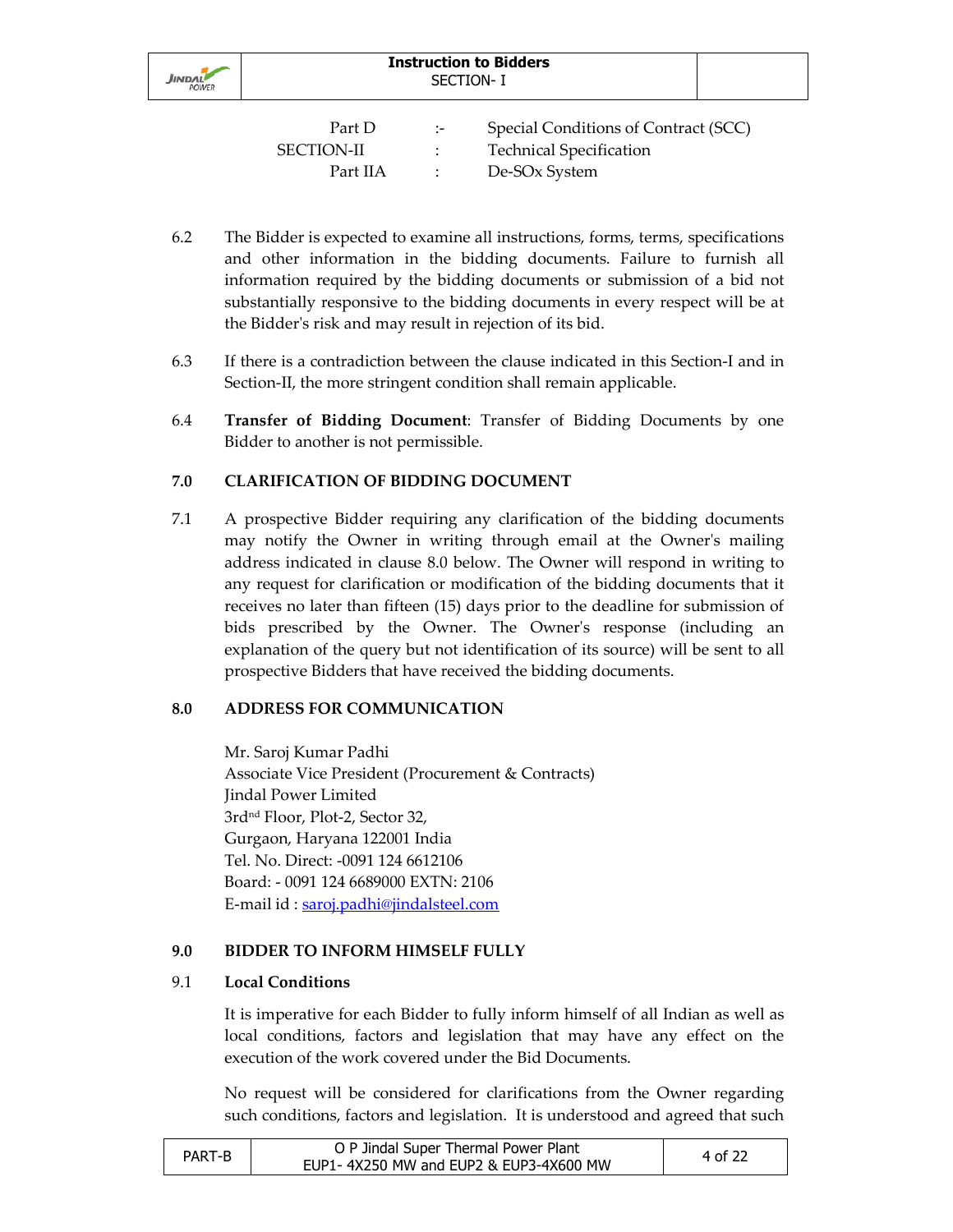

conditions, factors and legislation have been properly investigated and considered by the Bidders while submitting the Bids. Failure to do so shall not relieve the Bidders from responsibility to estimate properly the cost of performing the work within the provided timeframe. The Owner will assume no responsibility for any understandings or representations concerning conditions made by any of his officers or agents prior to award of the Contract. No claim whatsoever, including those for financial adjustment to the Contract to be awarded under the Bid Specifications and documents will be considered by the Owner. The Owner shall not permit any Changes to the time schedule of the Contract or any financial adjustments arising from the Bidder's lack of knowledge and its effect on the cost of execution of the Contract.

# 9.2 **Site Condition**

- 9.2.1 The Bidder is advised to visit and examine the Site where the facilities are to be installed and its surroundings and obtain for itself on its own responsibility all information that may be necessary for preparing the bid and entering into a Contract for supply and installation of the facilities. The costs of visiting the site shall be at the Bidder's own expense.
- 9.2.2 The Bidder and any of its personnel or agents will be granted permission by the Owner to enter upon its premises and lands for the purpose of such inspection, but only upon the express condition that the Bidder, its personnel and agents will release and indemnify the Owner and its personnel and agents from and against all liability in respect thereof and will be responsible for death or personal injury, loss of or damage to property and any other loss, damage costs and expenses incurred as a result of the inspection.
- 9.3 The Bidder shall be deemed prior to submitting his Bid to have:
- 9.3.1 satisfied itself as to the means of communication with and access to and through the Site, the accommodation it may require and the precautions and the times and methods of working;
- 9.3.2 satisfied itself as to the nature of the work and materials necessary for the execution of the Works;
- 9.3.3 obtained for itself all necessary information as to the risks, contingencies and all other circumstances which may influence or affect the Contract price and its obligations under the Contract;
- 9.3.4 inspected and examined the Site and its surroundings and carried out such surveys as it considers necessary;
- 9.3.5 ascertained the general labour position at the Site. In particular, but without prejudice to the generality of the foregoing, the Contract price shall include all costs of labour including any shift or overtime working, incentives,

| PART-B | O P Jindal Super Thermal Power Plant   | 5 of 22 |
|--------|----------------------------------------|---------|
|        | EUP1-4X250 MW and EUP2 & EUP3-4X600 MW |         |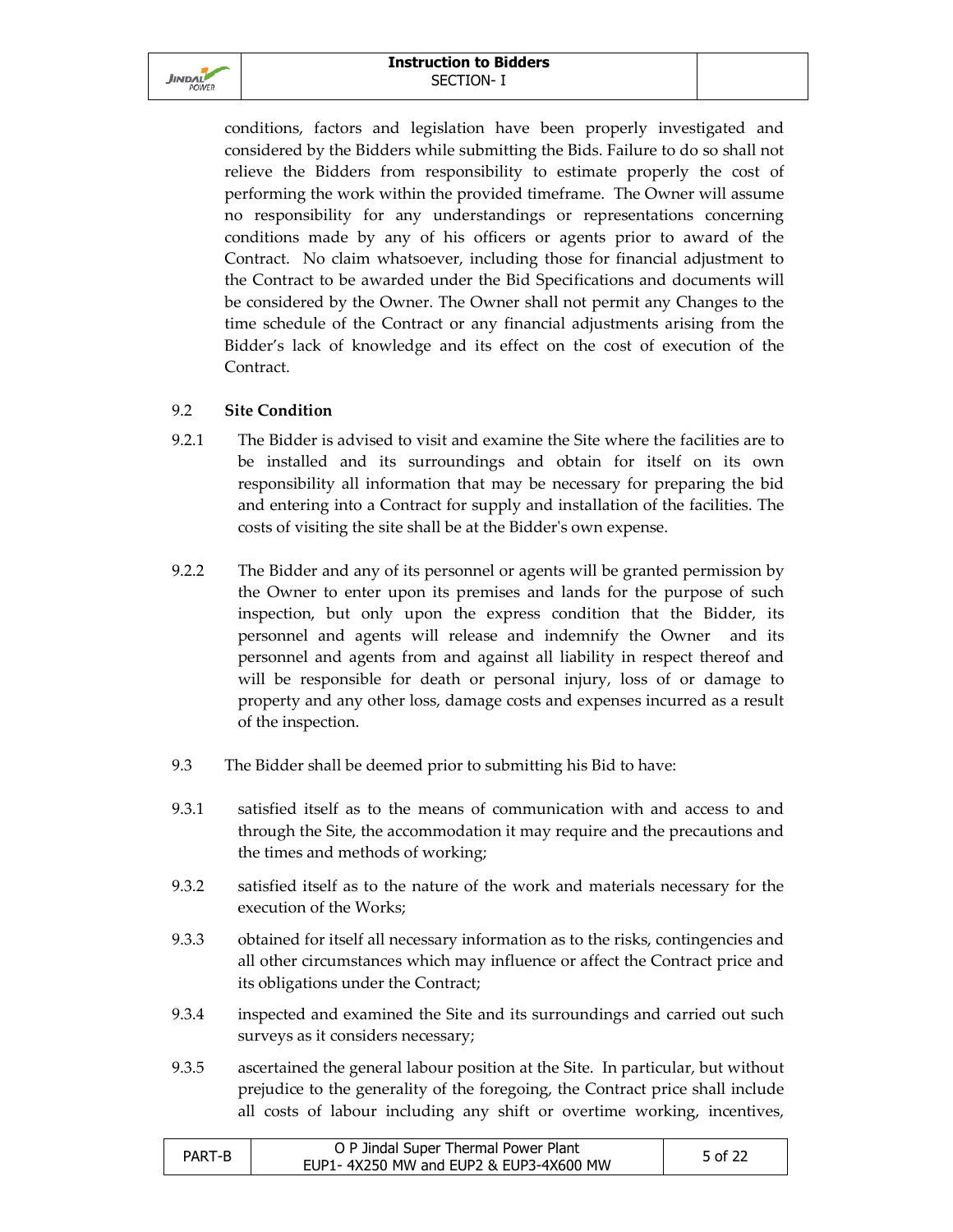

allowances, condition monies and the like and for all costs associated with the transport of labour and all necessary canteen, messing and accommodation facilities or the like required for the completion of the Works.

## **10.0 GENERAL**

Any information provided in the Bid Document obtained from the Owner shall not in any way relieve the Bidder from his responsibility to supply/execute the Goods/Works in accordance with the Specifications including all detail and supply of all accessories or apparatus which may not have been specifically mentioned in the Specification or drawings, but otherwise necessary to ensure complete erection and successful, safe and efficient commercial operation of the Plant. If the Bidder offers new design features in his offered equipment which has yet to be proved in service for long duration period, than such equipment with new design features should be given extended warranty by the Bidder and the Bidder should clearly indicate the list of any such equipment(s) in their offer for the Owner comments/acceptance.

#### **11.0 AMENDMENT OF BIDDING DOCUMENTS**

- 11.1 At any time prior to the deadline for submission of bids, the Owner may, for any reason whether at its own initiative or in response to a clarification requested by a prospective Bidder, amend the bidding documents.
- 11.2 The amendment will be notified in writing to all prospective Bidders that have received the bidding documents and will be binding on them. Bidders are required to immediately acknowledge receipt of any such amendment and it will be assumed that the information contained therein will have been taken into account by the Bidder in its bid.
- 11.3 In order to allow prospective Bidders reasonable time to take the amendment into account in preparing their bid, the Owner may, at its discretion extend the deadline for the submission of bids.

## **12.0 BID SECURITY-Deleted**

## **13.0 PREPARATION OF BID**

#### 13.1 **Language of Bids**

The bid prepared by the Bidder and all correspondence and documents related to the bid exchanged by the Bidder and the Owner shall be written in English language, provided that any printed literature furnished by the Bidder may be written in another language, as long as such literature is

| PART-B | O P Jindal Super Thermal Power Plant   | 6 of 22 |
|--------|----------------------------------------|---------|
|        | EUP1-4X250 MW and EUP2 & EUP3-4X600 MW |         |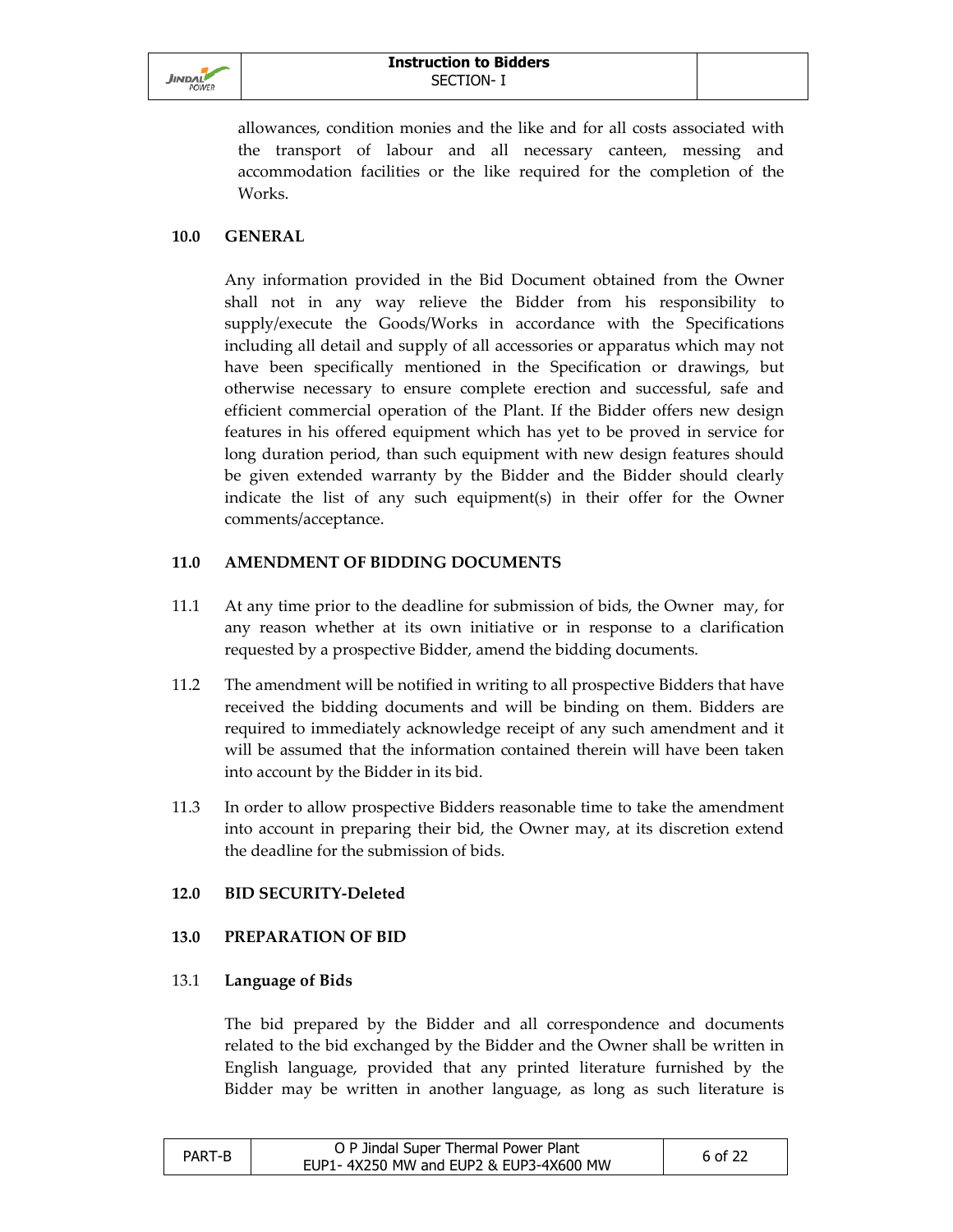

accompanied by a translation in English language in which case, for purposes of interpretation of the bid, the translation shall govern.

## 13.2 **Documents comprising the bids**

- 13.2.1 The bid submitted by the Bidder shall be comprising of the following documents
	- a) Completely filled up various Proforma/ Annexures/ Schedules etc. as indicated in section-I and Section-II, in accordance with the instructions and notes contained there in.
	- b) A letter of undertaking as per the Proforma attached herewith as Annexure A.
	- c) Last three years income tax & sales tax clearance certificate (in case of photo copy, it should be attested by Notary public/ First class magistrate or Gazetted officer)

# d) **Bidders Qualification**

In addition to the qualifying requirement of Bidders indicated in part-A (IFB), the Bidder shall submit the documentary evidence of the Bidder's qualifications to perform the contract, if its bid is accepted and the same shall establish to the Owner's satisfaction that the Bidder has the financial, technical, production, procurement, shipping, installation and other capacities and capabilities necessary to perform the contract and meets the experience and other criteria outlined below:

The Bidder shall provide satisfactory evidence that he and/or, where applicable, his collaborator/associate/partner(s) of Joint Venture:

- (i) is capable of executing the type of work specified and has adequate technical knowledge and relevant experience for the works covered in the bidding documents.
- (ii) projects successfully executed including the detail scope of work for each project, the date of order, date of commencement and completion, the name and address of the employers, the present status of the projects in hand and presently envisaged completion dates.
- (iii) The details of plant and machinery, including their make and present capacity etc.
- (iv) Copy of Performance Certificate, Balance sheets, P&L Account, Solvency Certificate from Bankers etc. Copy of Agreement/ Award

| PART-B | O P Jindal Super Thermal Power Plant   | 7 of 22 |
|--------|----------------------------------------|---------|
|        | EUP1-4X250 MW and EUP2 & EUP3-4X600 MW |         |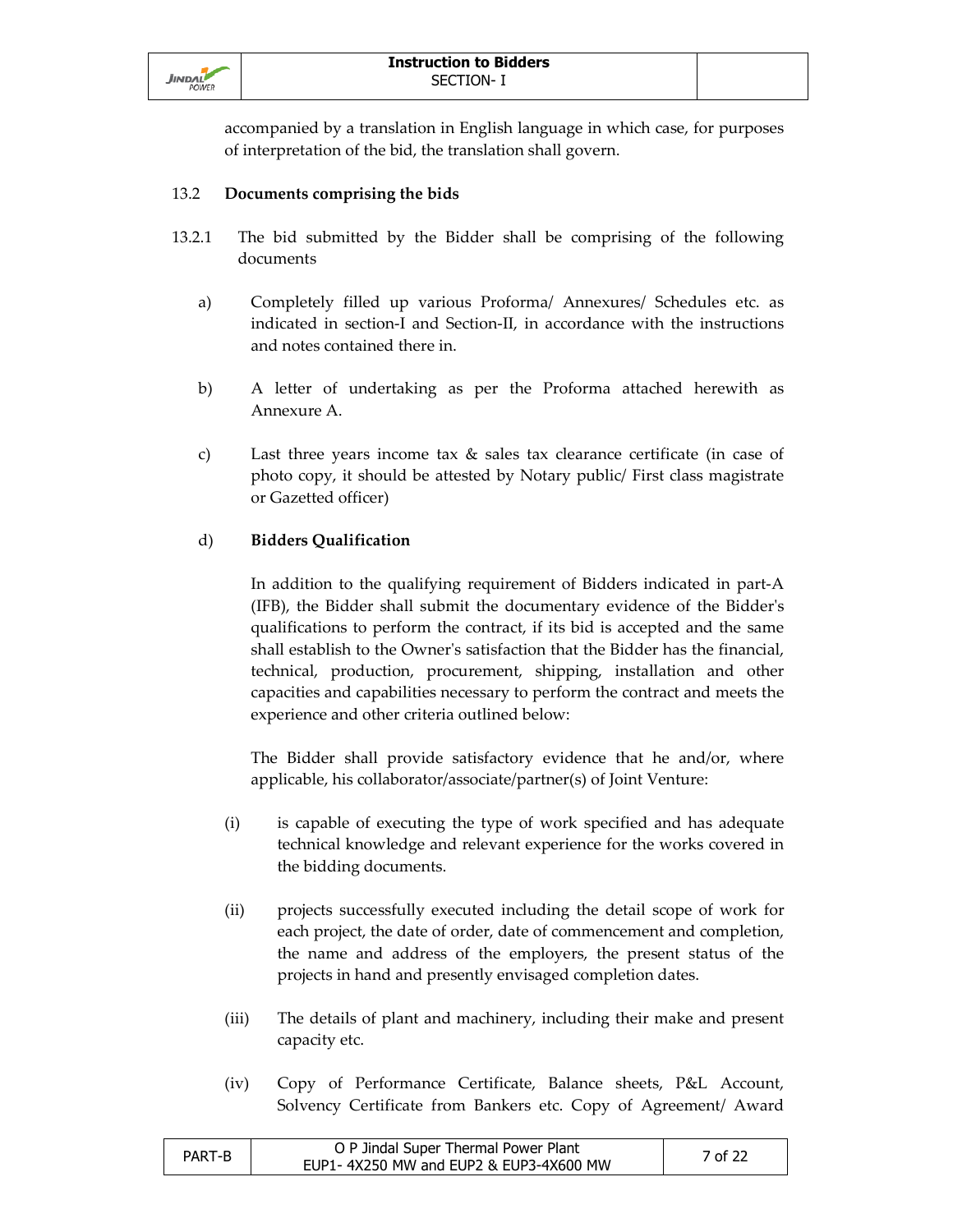Letter and completion certificates/payment certificates pertaining to the relevant work and period and partnership deed/proprietorship certificate/ Article and Memorandum of Association etc, as the case may be depending upon the constitution of the firm

- (v) does not anticipate a change in Ownership/Control during the proposed period of execution of Work (If such a change is anticipated, the scope and effect thereof shall be defined).
- (vi) has adequate financial stability and capability to meet the financial obligations pursuant to the Works covered in the Bidding Documents.
- (vii) has adequate design, civil works and/or fabrication & erection capability and capacity available to perform the work within the time period specified. The evidence shall specifically cover, with written details, the civil works and/or fabrication & erection capacities and present commitments (excluding those anticipated under these bidding documents). If the present commitments are such that the installed capacity results in an inadequacy to meet the requirements appropriate to the works covered in his bid, then the details of alternative arrangements to be organised by the Bidder and/or his collaborator/associate for this purpose and which shall meet the Owner 's approval, shall also be furnished.
- (viii) has an established project management organisation covering the areas related to engineering of equipment/systems, interface engineering, procurement of equipments and the necessary field services required for successful construction, installation, testing and commissioning of all the systems covered in the scope of work for this package and as required by the Bidding Documents.
- (ix) has established quality assurance system and organization designed to achieve high level of equipment/system reliability, during manufacturing and/or fabrication and field installation activities
- (x) Bids submitted by a Joint Venture of two or more firms as Partners, if so permitted in qualifying requirement of Bidders indicated in clause 4.0 of IFB shall comply with following requirements:
	- a) The bid shall include all the information described above for each Joint Venture partner.
	- b) The bid shall be signed so as to be legally binding on all the partners of the Joint Venture.

| PART-B | O P Jindal Super Thermal Power Plant   | 8 of 22 |
|--------|----------------------------------------|---------|
|        | EUP1-4X250 MW and EUP2 & EUP3-4X600 MW |         |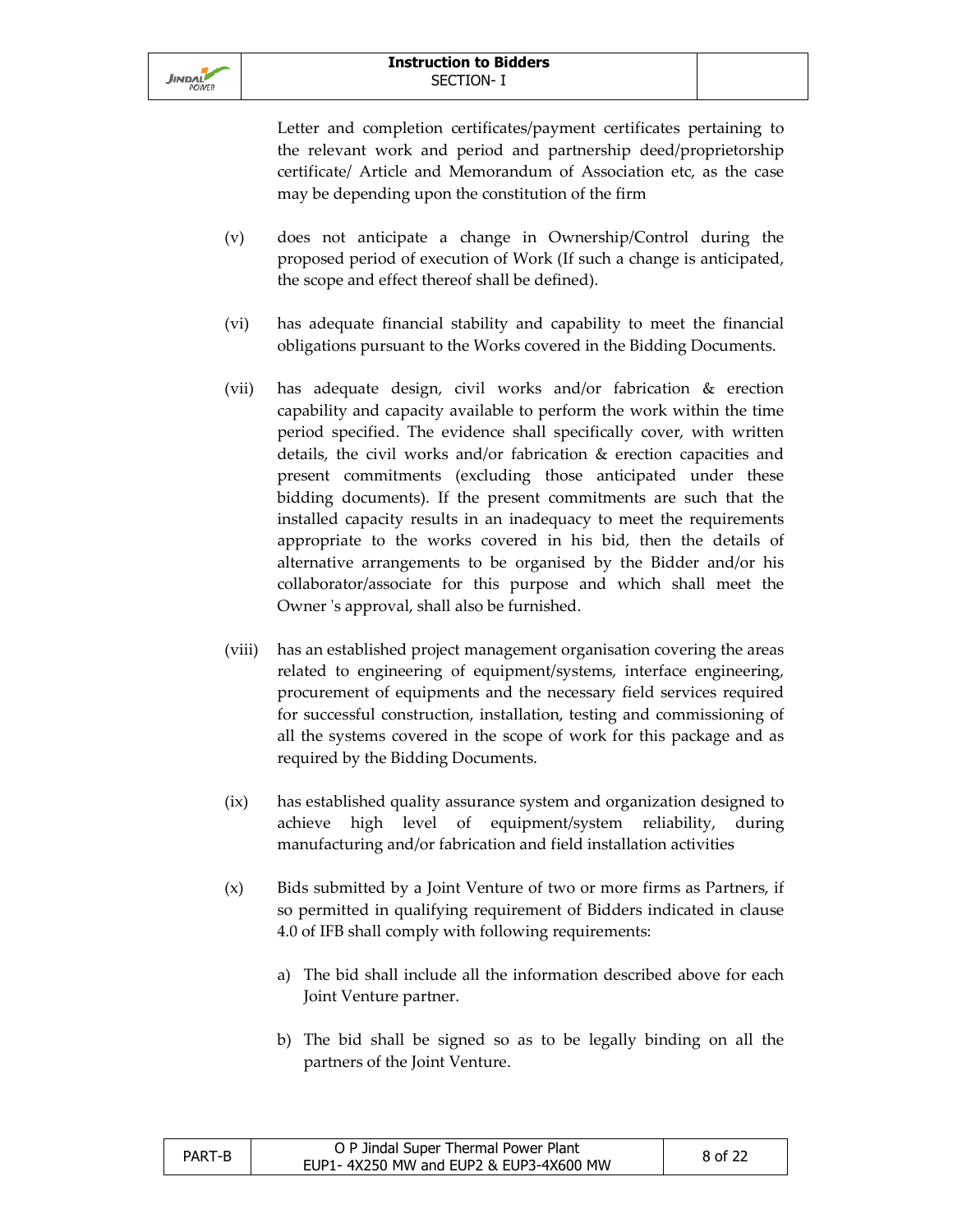

- c) One of the partners shall be designated as Leader, this authorisation shall be evidenced by submitting with the bid a power of attorney signed by legally authorised signatories of the Joint Venture partners. The bid shall be signed by the leader so as to be legally binding on all partners.
- d) The Leader shall be authorized to receive instructions for and on behalf of any and all partners of the Joint Venture and the entire execution of the contract, including payment, shall be done exclusively with the Leader.
- e) All partners of the Joint venture shall be liable jointly and severally for the execution of the Contract in accordance with the contract terms.
- f) An agreement entered into by the Joint Venture Partners as per the format enclosed herewith as Annexure-C provided in the Bidding Documents shall be submitted with the bid

In order for the joint venture to qualify, each of its partners must meet the minimum criteria listed for an individual Bidder for the component of the Contract they are designated to perform. Failure to comply with this requirement with result in rejection of the Joint Venture's Bid

## e) **Subcontractors proposed by the Bidder**

 The Bidder shall include in its bids details of all major items of supply or services that it proposes to purchase or sublet and shall give details of the name, their experience, their reference list and nationality of the proposed Subcontractor including Sub-vendors, for each of those items. Bidders are required to submit at least 3 (three) names of Subcontractor/Sub-vendors against each item of the facilities. The Owner during pre-award stage will approve at least two names against each item and the Owner also reserves the right to reject all the names against all the items if in his opinion, the names suggested by the Bidder does not posses the relevant experience and in such case Bidder shall suggest alternate names equivalent to no. of names rejected by the Owner along with its revised bids.

The Bidder shall be responsible for ensuring that any plant, equipment/material or services to be provided by the Sub-Contractor/Subvendor comply with the requirements of ITB clause13.2.1 (e) specifically in respect of cement, reinforcement steel, structural steel, paint and welding electrode, the Bidder will ensure that the sub-vendor proposed by them shall be the primary producers/manufacturer of these items and give all the details in their bid.

#### **f) Deviations**

| PART-B | O P Jindal Super Thermal Power Plant   | 9 of 22 |
|--------|----------------------------------------|---------|
|        | EUP1-4X250 MW and EUP2 & EUP3-4X600 MW |         |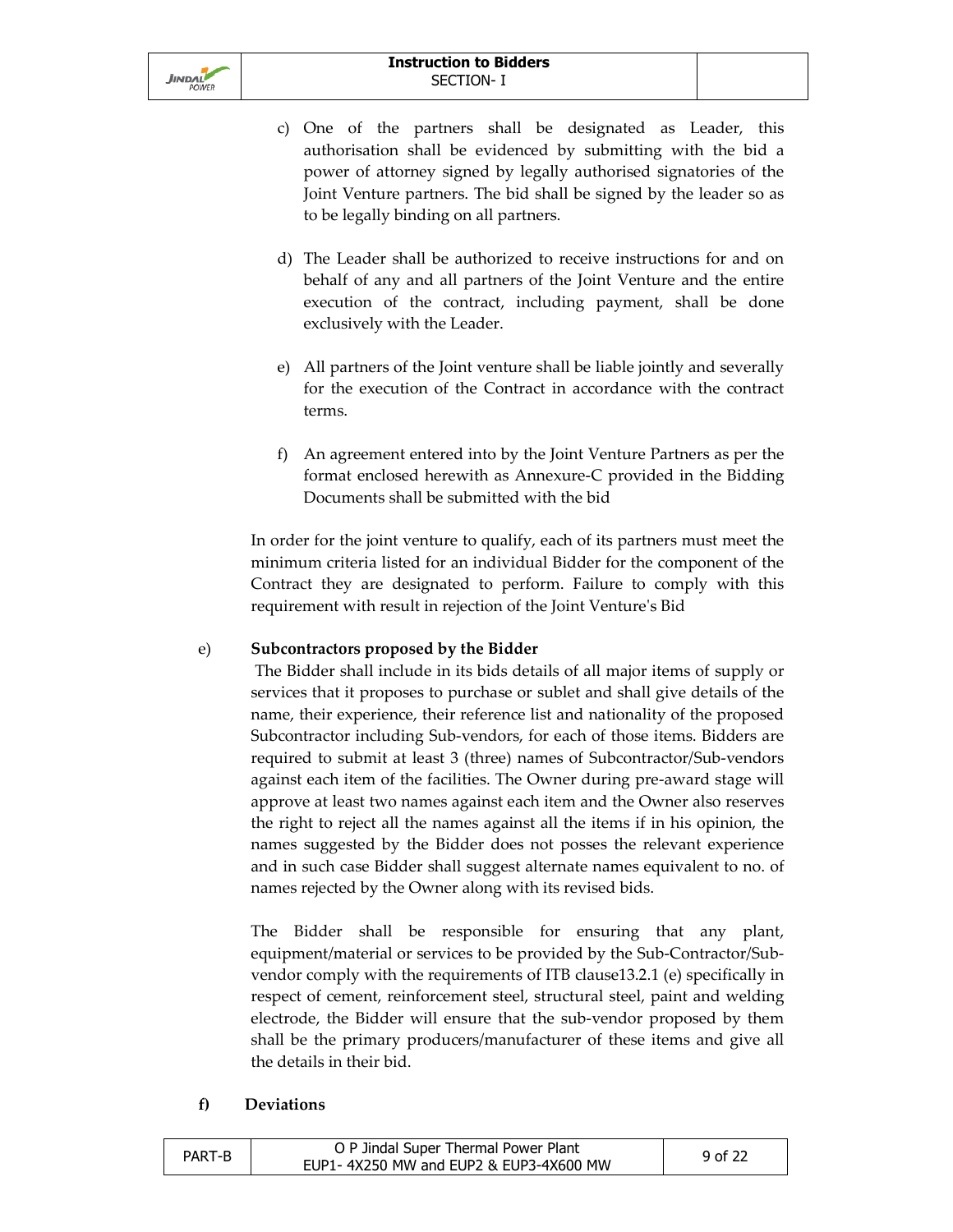Deviations, if any, from Section-I and Section-II of Bidding Documents shall be listed only in Deviation sheets**.** The Bidder shall also provide the additional price, if any, for withdrawal of the deviations. However, the attention of the Bidders is drawn to the provision of ITB Clause 27.0 regarding the rejection of Bids that are not substantially responsive to the requirements of the bidding documents.

Bidders may further note that except for deviations listed in deviation sheets, the bid shall be deemed to comply with all the requirement in the bidding documents and the Bidder is required to comply with all such requirements of Bidding Documents and technical specifications without any extra cost to the Owner irrespective of any mention to the contrary, any where else in the bid

At the time of Award of Contract, if so desired by the Owner, the bidder shall withdraw these deviations listed in deviation sheets at the cost of withdrawal stated by him in his bid. In case the Bidder does not withdraw the deviations proposed by him, if any, at the cost of withdrawal stated in the bid, his bid will be rejected.

# **g) Certificate Regarding Acceptance of Important Conditions**

No deviation, whatsoever is permitted by the Owner, to the provisions of the Bidding Documents listed in ITB Clause27.7. The Bidders are advised that while making their Bid proposals and quoting prices, these conditions may appropriately be taken into consideration.

Bidders are required to furnish a certificate indicating their compliance to the provisions relating to the clauses listed in ITB Clause 27.7. The certificate duly signed and stamped by the bidder is to be furnished in a separate sealed envelope. Any bid not accompanied by such certificate in a separate sealed envelope shall be rejected by the Owner and returned to the Bidder without being opened.

# **h) Alternate Proposals**

Bidders having alternate technological capabilities based on their experience, capabilities, patented research and development work etc., may offer alternate proposal(s), for reasons of economy or better performance. Such Alternate Technology proposals may be submitted with their standard specifications meeting Indian/International standard and Good Engineering Practice. Owner will compare and evaluate the alternate proposals with the base proposals based on lifecycle cost analysis.

| PART-B | O P Jindal Super Thermal Power Plant   | 10 of 22 |
|--------|----------------------------------------|----------|
|        | EUP1-4X250 MW and EUP2 & EUP3-4X600 MW |          |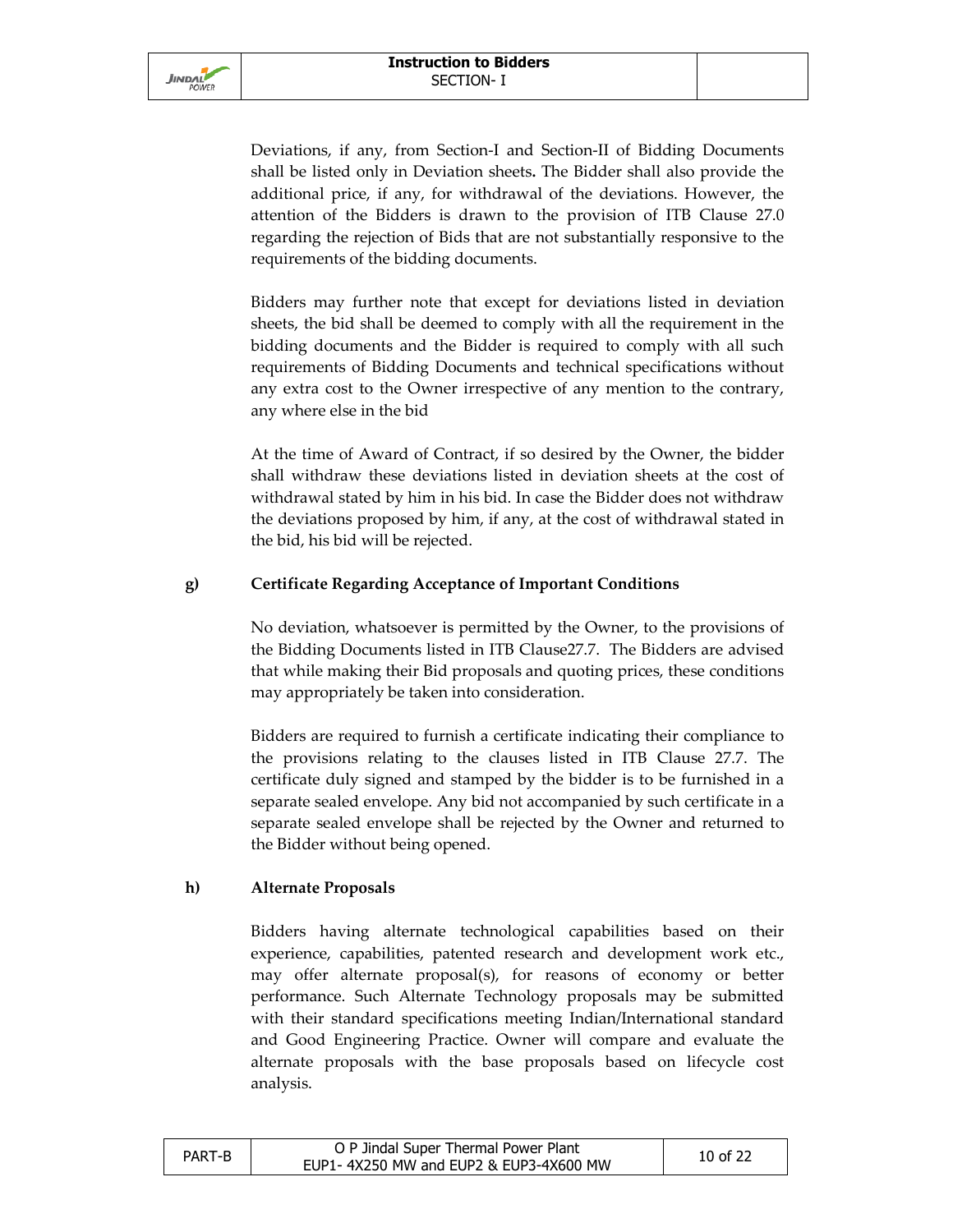

# **i) Local Representative**

- I) Foreign Bidders, if they have in India a local representation/Indian Agent, shall indicate in their Bid (Bid Proposal sheets), the name of such person or firm and also shall furnish the following information in their Bid:
	- i) The precise relationship between the Bidder and his Indian Agent.
	- ii) The mutual interests which the Bidder and the Indian Agent have in business of each other.
	- iii) Any payment which the Indian Agent receives in India or abroad from the Bidder whether as a commission for the Contract or as a general retainer fee.
	- iv) Indian Agent's Income Tax Permanent Account Number.
	- v) Bidder's Income Tax Permanent Account Number.
	- vi) All services to be rendered by the Indian Agent whether of general nature or in relation to the particular Contract.
- II) Agent's commission, if any, (to be included in the Bid Price) shall be indicated separately but as a part of the Bid Price and the same will be payable only in equivalent Indian rupees. Indian Agent's commission will not be subject to any escalation whatsoever and will be payable prorata along with the base Contract price payments. To effect such payments, the Indian Agent's commission will be calculated on the basis of exchange rates (State Bank of India TT selling rate) as on the date of notice of the award to the successful Bidder.
- III) The Bidder shall not pay Indian Agent's commission, unless declared in the Bid.
- j) The Bidder should submit three (3) copies of their profit and loss account and balance sheet for the last five (5) years.
- l)Any other technical data and further information or details, the Bidder wishes to submit in addition to the details asked for above as well as descriptive catalogues and drawings etc. may be enclosed along with above information.
- 13.3 The Bidder shall submit his Bid strictly in accordance with the Specification and terms and conditions set out in the Bid Document. The bid shall be submitted as per procedure laid down in Clause14.0 below.

| PART-B | O P Jindal Super Thermal Power Plant   | 11 of 22 |
|--------|----------------------------------------|----------|
|        | EUP1-4X250 MW and EUP2 & EUP3-4X600 MW |          |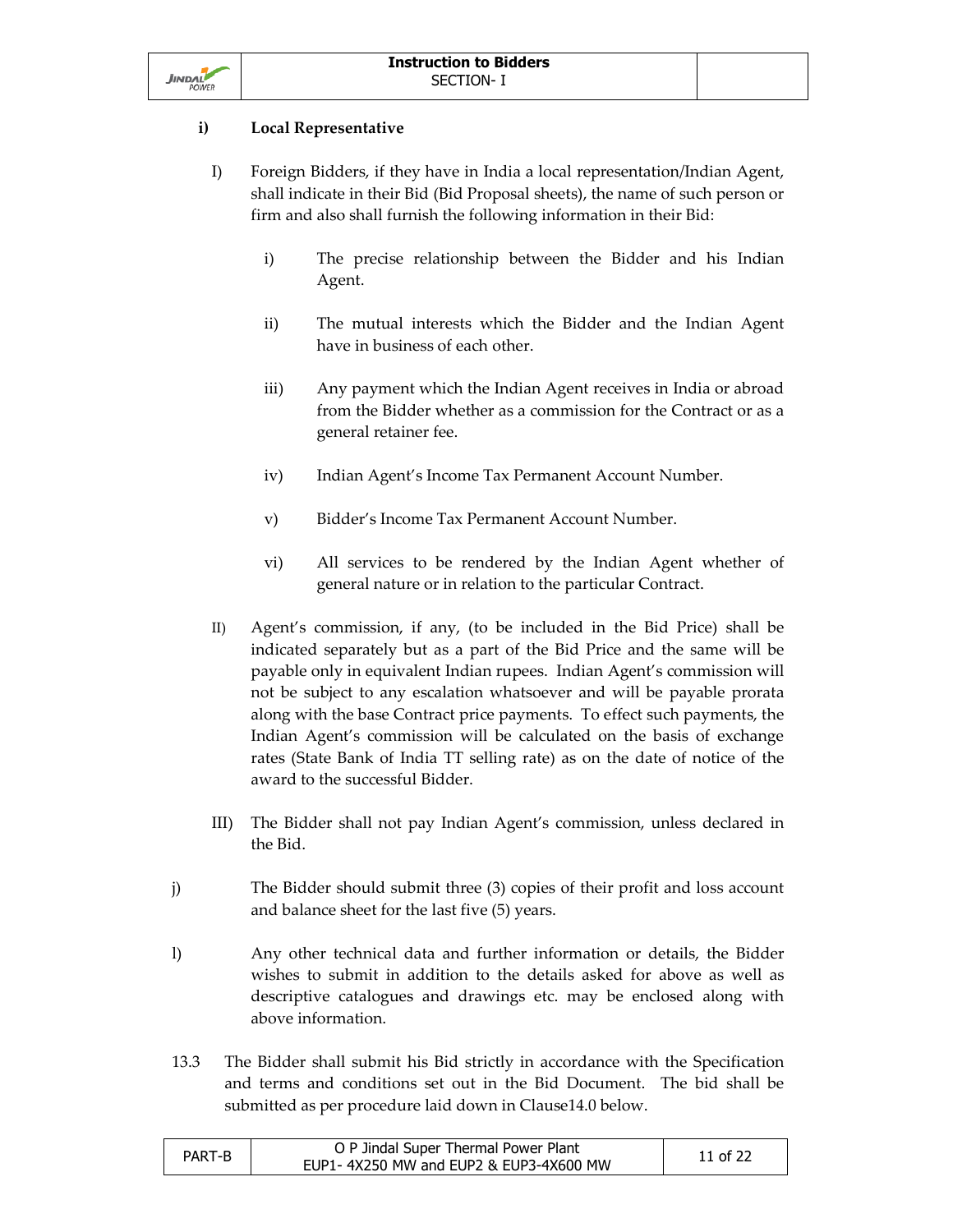

- 13.4 If the Bidder gives any wrong or misleading information in his Bid, the Owner will reserve the right to reject such Bid.
- 13.5 The Bid submitted shall become the property of the Owner with no obligation to return the same to the Bidder.

## **14.0 SUBMISSION OF BIDS**

14.1 The Bidder shall prepare an original and 2 copies/sets of the bid clearly marking each one as "Original Bid", "Copy No. 1", "Copy no.2", etc, as appropriate. In the event of any discrepancy between them, the original shall govern. Further procedure as provided at 14.3 clause.

#### 14.2 **Signing of Bids**

- i) The Bid must contain the name, and places of business of the person or persons making the bid and must be signed and sealed by the Bidder with his usual signature.
- ii) The names and designations of all persons signing, should also be typed or printed below the signature.
- iii) Bid by a partnership firm must be furnished with full names of all partners and be signed with the partnership name, followed by the signature and designation(s) of the authorised partner(s) or other authorised representative(s).
- iv) Bid(s) by Corporation/Company must be signed with the legal name of the Corporation/Company and by the President, Managing Director or by the Secretary or other person or persons authorised to bid on behalf of such Corporation/Company in the matter.
- v) Bids submitted by a Joint Venture of two or more companies as partners shall comply with the requirements as indicated in Clause 13.2.1 d (vii).
- vi) A bid by a person who affixes to his signature the word 'President', 'Managing Director', 'Secretary', 'Agent' or other designation without disclosing the details concerning the principal on whose authority he is signing the bid will be rejected.
- vii) Satisfactory evidence of authority of the person(s) signing on behalf of the Bidder shall invariably be furnished with the bid.
- viii) The Bidder's name stated on the proposal shall be the exact legal name of the firm.

| PART-B | O P Jindal Super Thermal Power Plant   | 12 of 22 |
|--------|----------------------------------------|----------|
|        | EUP1-4X250 MW and EUP2 & EUP3-4X600 MW |          |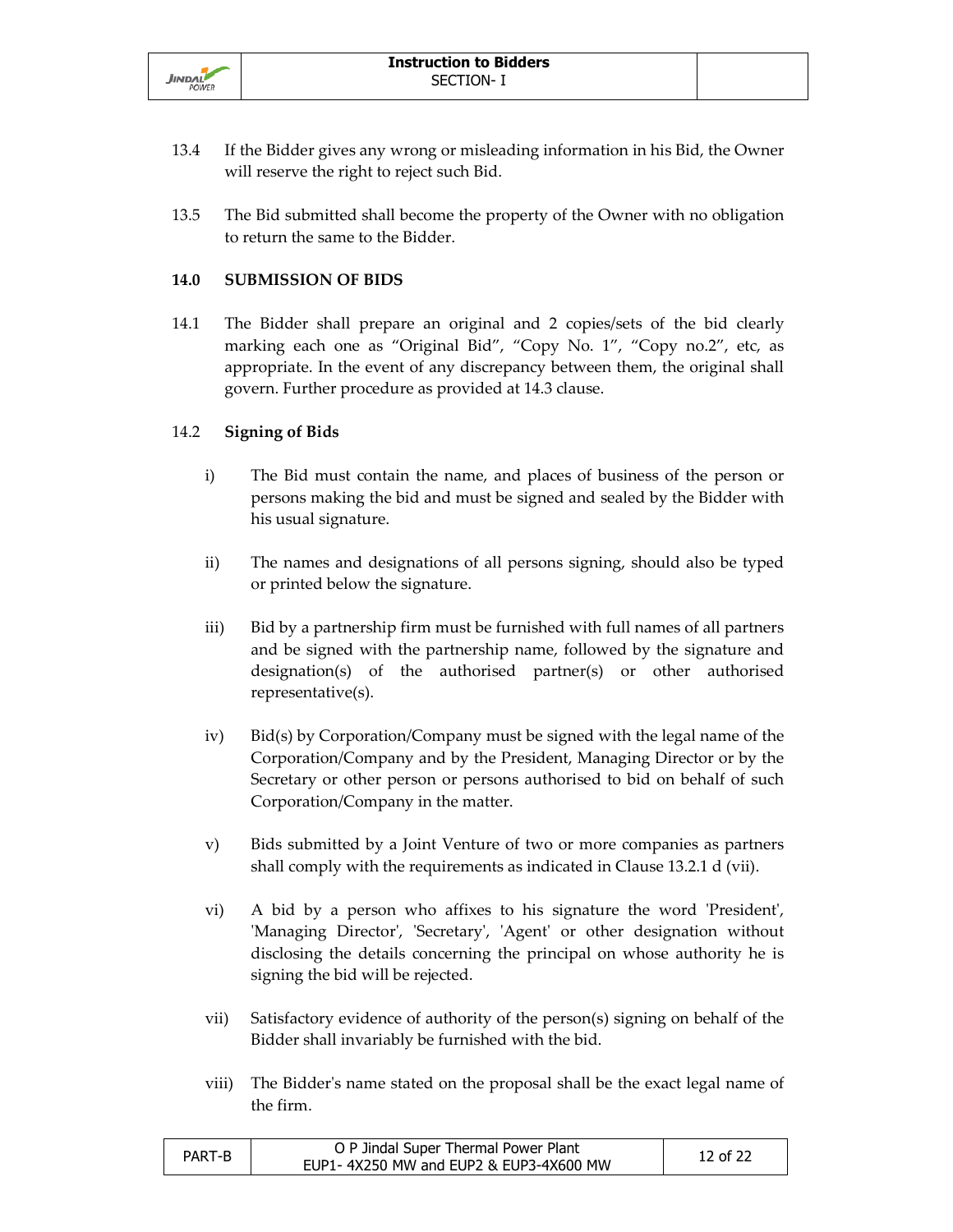

- ix) Erasures or other changes in the Bid document including the proposal document shall be over the initials of the persons signing the Bid.
- x) Bids not conforming to the above requirements of signing may be disqualified.

## 14.3 **Procedure for submission of bids**

- (i) The Original Bid, Copy-1, and Copy-2 shall contain following envelopes. The Certificate Regarding Acceptance of Important Conditions as per Clause 13.2.1(g) duly signed and stamped by the Bidder, shall also be sealed in a separate envelope.
- (ii) The details required in each envelopes is described below:
- Envelope No. 1 This envelope shall be superscribed 'Unpriced Bid for FGD System for Tamnar Power Plants'" and shall contain the unpriced bid comprising bid covering letter and schedules Covered under Bid Proposal sheets and complete technical details, data sheets, deviation sheet (if any), GCC, SCC, Quality assurance procedures and plan, guaranteed parameters, drawings, catalogue, design features, write up and various information pertaining to Qualifying requirements.
- Envelope No. 2 This envelope shall be superscribed 'Price Bid for FGD System" and shall contain the Price Schedule.
- Envelope No. 3 This envelope shall be superscribed "The Certificate Regarding Acceptance of Important Conditions".
- Envelope No. 4 This envelope shall contain a CD Rom having complete offer in soft copy".
- (iii) The outside of each envelope should also indicate clearly the name of the Bidder and his address. In addition, the left hand corner of the envelope or container should indicate the **IFB No. JPL-OPJSTPP-FGD -03**
- (iv) All bid documents shall be addressed to Mr. Saroj Kumar Padhi Associate Vice President (Contracts & Procurement) Jindal Power Limited 3rd Floor, Plot No 2 Sector 32, Gurgaon, Haryana 122001 India

| PART-B | O P Jindal Super Thermal Power Plant   | 13 of 22 |
|--------|----------------------------------------|----------|
|        | EUP1-4X250 MW and EUP2 & EUP3-4X600 MW |          |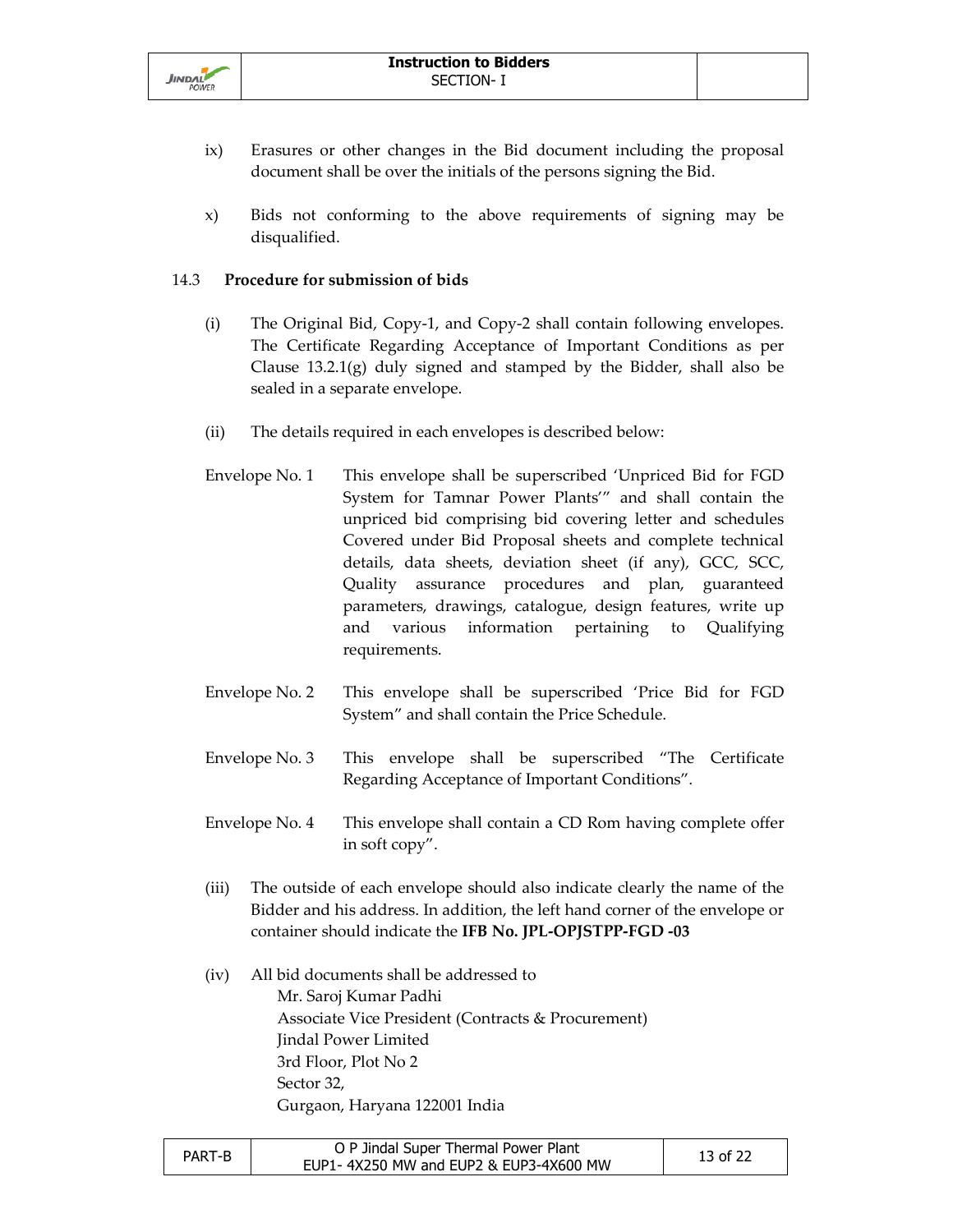

Ph: +91 8826664057

- (v) The Bidder has the option of sending the bids by courier or registered post or submitting the bids in the person and shall ensure that the Bid shall reach to the Owner by the date and time stipulated.
- (vi) The Owner reserves the right to reject any bid which is not submitted according to the instructions stipulated above.
- (vii) Cutting in The Bid: The bid shall preferably not contain any cutting, erasures, overwriting etc. If any error is made while preparing the bid, the Bidder will cut the error and write separately with his signatures instead of erasing or overwriting.
- (viii) The bidder must sign and stamp each page of the bid document as a confirmation to compliance as per Owner's requirement.

# **15.0 DEADLINE FOR SUBMISSION OF BIDS**

- 15.1 Bids must be received by the Owner at the address specified under ITB Clause14.3 (iv) no later than the time and date stated in the IFB. In the event of the specified date for submission of bids being declared a holiday for the Owner, the bids will be received, up to the appointed time on the next working day.
- 15.2 The Owner may, at its discretion, extend this deadline for submission of bids by amending the bidding documents in accordance with ITB Clause11.0**,** in which case all rights and obligations of the Owner and Bidders will thereafter be subject to the deadline as extended.

## **16.0 LATE BIDS**

16.1 Any bid received by the Owner after the bid submission deadline prescribed by the Owner, pursuant to ITB, clause15.0, may be rejected and return to the Bidder.

## **17.0 VALIDITY OF BID**

- 17.1 Bid shall remain open for acceptance by the Owner for a period of Six (6) months from the last date of submission of the Bid. During this period the Bidder shall not withdraw or amend his Bid. A bid valid for a shorter period shall be rejected by the Owner as being non-responsive.
- 17.2 The quoted prices should remain firm till completion of the Contract.
- 17.3 Notwithstanding Clause 17.1 above, the Owner may obtain the Bidder's consent to extend the validity period of his Bid, as required. The request and

| PART-B | O P Jindal Super Thermal Power Plant   | 14 of 22 |
|--------|----------------------------------------|----------|
|        | EUP1-4X250 MW and EUP2 & EUP3-4X600 MW |          |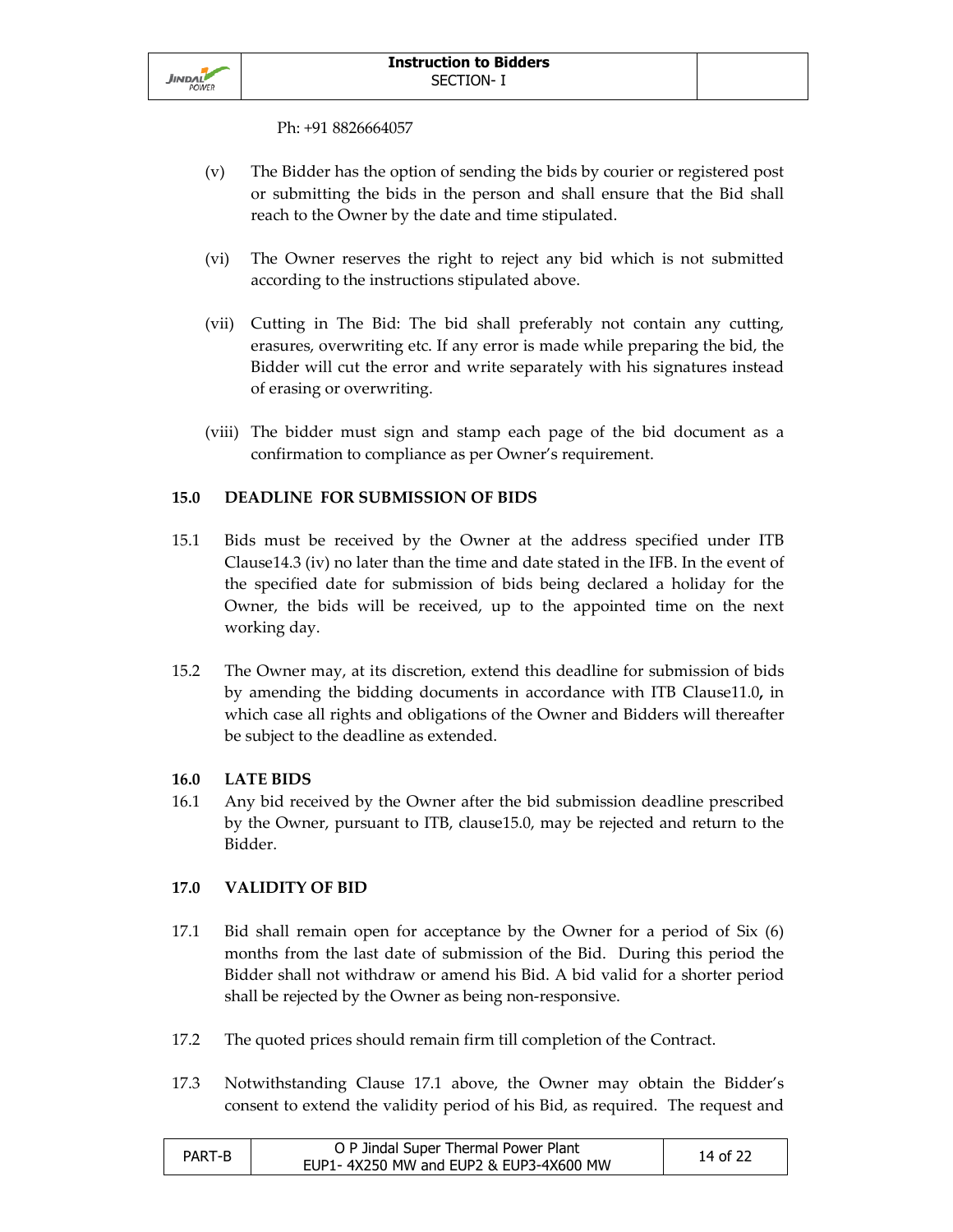

response thereto shall be made in writing. . The Bidder accepting the request will not be permitted to modify his Bid.

# **18.0 MODIFICATION AND WITHDRAWAL OF BIDS**

- 18.1 The Bidder may modify or withdraw its bid after submission, provided that written notice of the modification or withdrawal is received by the Owner prior to the deadline prescribed for bid submission.
- 18.2 Other provisions concerning the marking and dispatch of bid modifications shall be in accordance with ITB clause14.0.
- 18.3 The Bidder wishing to withdraw its bid shall notify the Owner in writing prior to the deadline prescribed for bid submission. The notice of withdrawal shall
	- a) be addressed to the Owner at the address specified and
	- b) bear the IFB number, and the words "BID WITHDRAWAL NOTICE." Bid withdrawal notices received after the bid submission deadline will be ignored and the submitted bid will be deemed to be a validly submitted bid.
- 18.4 No bid will be withdrawn during the period between the bid submission deadline and the expiration of the bid validity period.

## **19.0 BID PRICE**

19.1 The Bidder shall quote in his bid the total price for the entire scope of works covered under the Bid Documents as required in the Bid Price Proposal Sheets, which shall be firm and final inclusive of escalation.

## **20.0 BID CURRENCIES**

- 20.1 Prices shall be quoted in the following currencies
	- a) Supply of Equipment including spares and tools and tackles shall be quoted in any currency. Domestic Bidder while quoting in foreign currency must comply with the requirement as laid down by Govt. of India from time to time.
	- b) Port handling, port clearance, port charges for the imported goods, further loading and inland transportation for delivery at Site, inland transit insurance, unloading, storage, handling at Site, installation, insurance covers, testing commissioning and conducting PG test shall be quoted in local currency. However, foreign component, if any, of installation services may be quoted in foreign currency.

| PART-B | O P Jindal Super Thermal Power Plant   | 15 of 22 |
|--------|----------------------------------------|----------|
|        | EUP1-4X250 MW and EUP2 & EUP3-4X600 MW |          |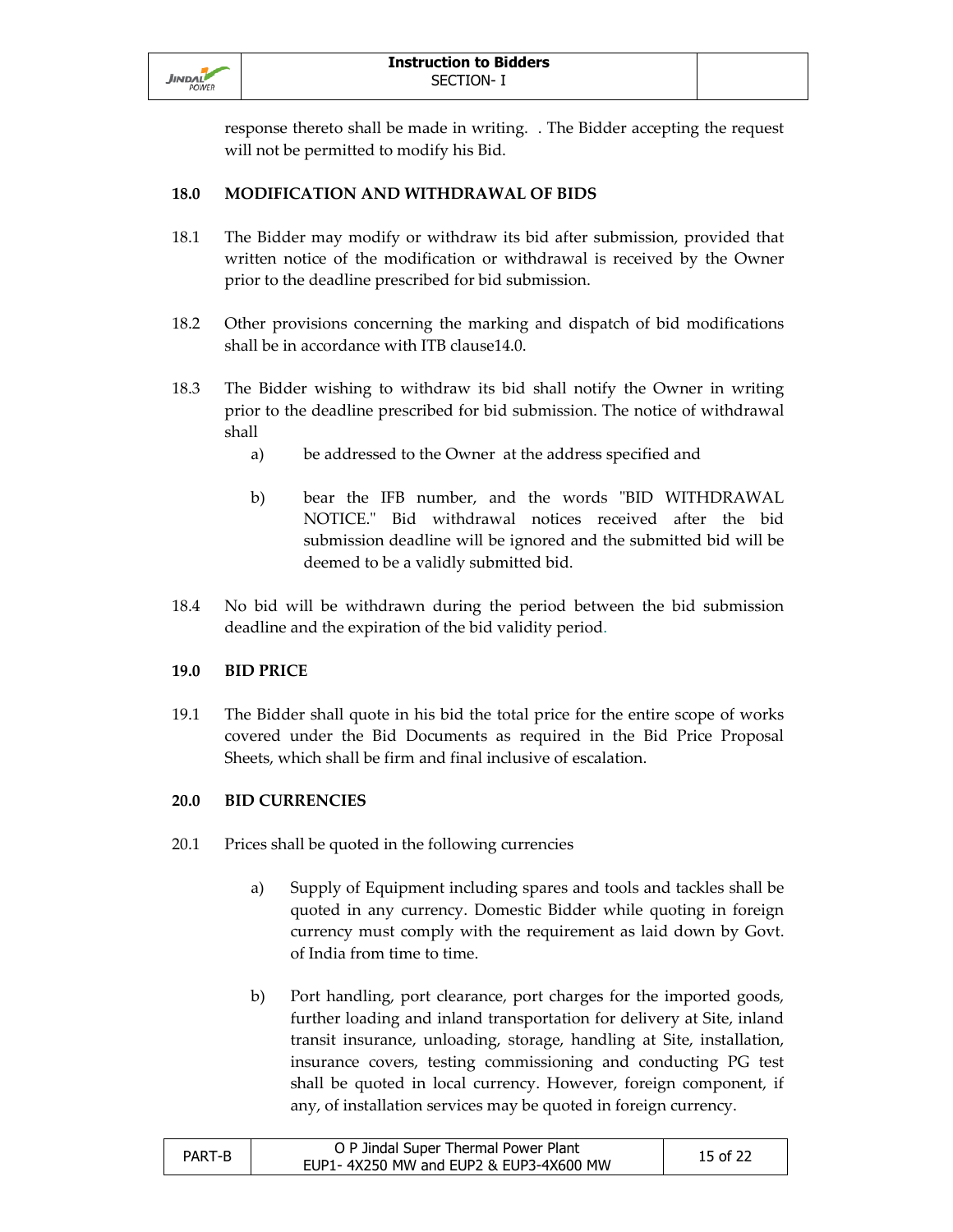

c) If the Bidder wishes to be paid in a combination of amounts in different currencies, it may quote its price accordingly, but use not more than three foreign currencies.

## **21.0 QUANTITIES**

- 21.1 The quantities of items indicated in Section-II are only provisional and the Owner reserves the right of revising the same at the time of bid evaluation/ pre award stage.
- 21.2 The Owner also reserves the right to split the quantities and to entrust the order to one or more bidders. The bidder shall agree to supply part quantities ordered on him at the rates/price mentioned in his bid and accepted by the Owner .

#### **22.0 SPARE PARTS**

- 22.1 The Bidder shall provide unit prices of the mandatory spares as per good engineering practice along with the price schedule enclosed in the Bid Documents. The mandatory spare parts prices shall be firm and shall not be subject to escalation and shall not be included in the total Price but indicated separately in the schedules. The Owner reserves the right after evaluation and at the time of award to vary the quantity of any of the spares and/or to delete any item of spares altogether or add new items of spares during award/detailed engineering stage at the unit rates agreed to in the Contract or to be agreed mutually in case unit rates are not identified in the Bid/ Contract.
- 22.2 In addition, the Bidder shall provide based on his own experience of the performance of his equipment, in the form of a schedule given in Bid Proposal Sheets, the complete list of recommended spare parts for three (3) years operation of the equipment covered under the proposal. The recommended spare prices shall be firm and shall not be subject to escalation and shall not be included in the total price but indicated separately in the schedules. In the list of recommended spare parts, the Bidder shall identify the unit-wise population alongwith price break-up of each of the items recommended and anticipated normal life of the spares. The Owner have the option to either procure the recommended spares along with main equipment or later on.
- 22.3 The prices of spares (mandatory and recommended) quoted by the Bidder shall remain valid upto 3 years from the date of Commissioning and the owner shall have the right to place the order of spares upto 3 years period from the date of Commissioning at the same price. The prices of all future requirements of Spares beyond three (3) years period will be mutually agreed but such prices shall, in no case, be higher than those agreed with the most preferred customers.

| PART-B | O P Jindal Super Thermal Power Plant   | 16 of 22 |
|--------|----------------------------------------|----------|
|        | EUP1-4X250 MW and EUP2 & EUP3-4X600 MW |          |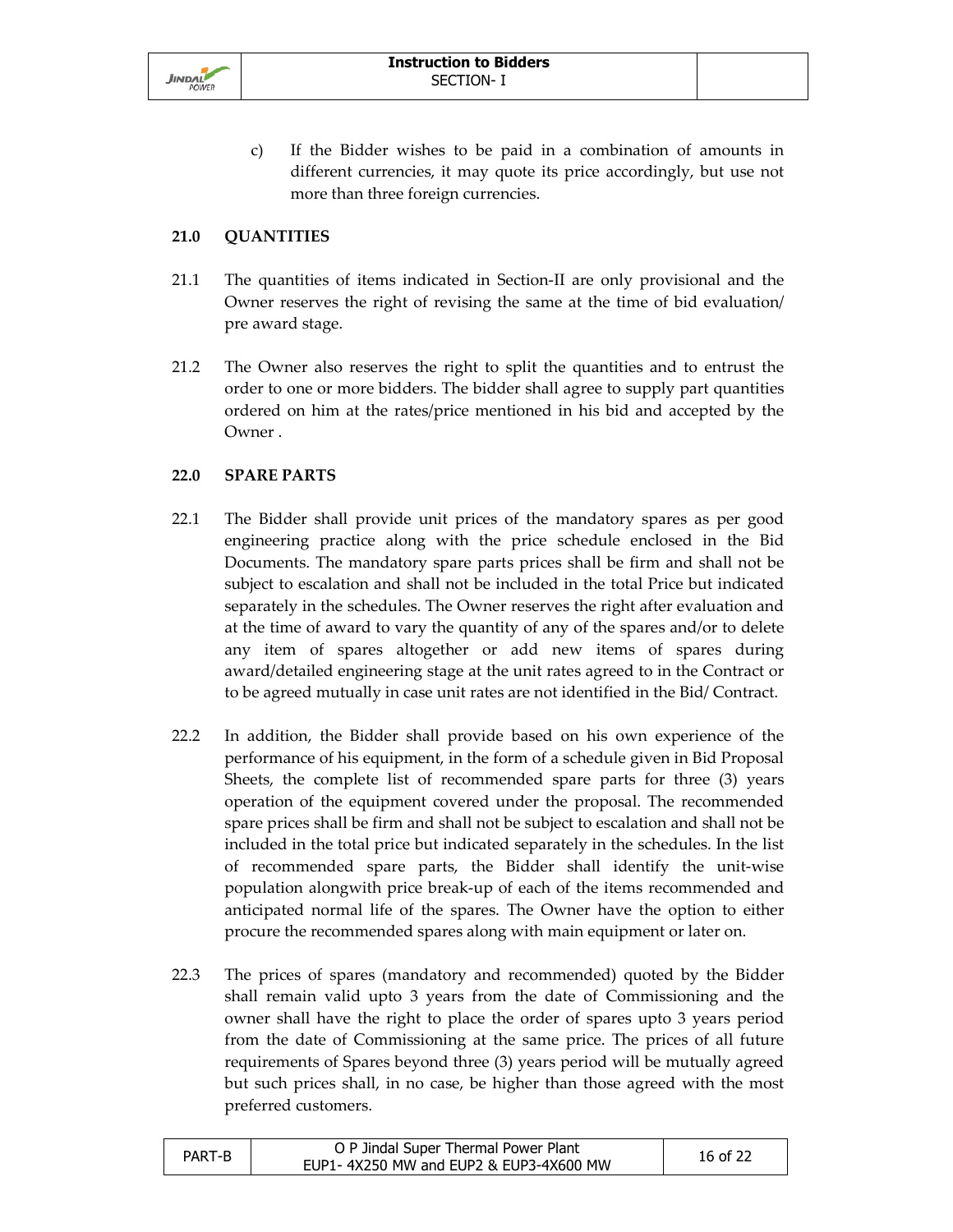

## **23.0 CONTRACT QUALITY ASSURANCE**

- 23.1 The Bidder shall include in his proposal the Quality Assurance Programme containing the overall quality management and procedures, which he proposes to follow in the performance of the Works during various phases as detailed in relevant clause of the Technical Specifications.
- 23.2 At the time of Award of Contract, the detailed Quality Assurance Programme to be followed for the execution of the Contract will be mutually discussed and agreed to and such agreed programme shall form a part of the Contract.

## **24.0 MAINTENANCE TOOLS AND TACKLES**

24.1 The proposal shall include all special tools and tackles required for the operation and maintenance of the equipment to be supplied and erected by the Bidder. The Bidder shall indicate all the above items in the Bid Proposal Sheets in the form of a schedule giving therein the description, quantity and price of each item. These tools and tackles shall be delivered at site along with the consignment of corresponding equipment.

## **25.0 OPENING OF BIDS BY OWNER**

- 25.1 The Owner will open the commercial bid only when the technical bid meets Owner's technical requirements.
- 25.2 Late bids and/or bids not accompanied by the 'Certificate Regarding Acceptance of Important Conditions' in a separate sealed envelope will be rejected and returned to the Bidder.

## **26.0 CLARIFICATION OF BIDS**

26.1 During bid evaluation, the Owner may, at its discretion, ask the Bidder for a clarification of its bid. The request for clarification and the response shall be in writing, and no change in the price or substance of the bid shall be sought, offered or permitted.

## **27.0 PRELIMINARY EXAMINATION OF BIDS**

27.1 The Owner will examine the bids to determine whether they are complete, whether any computational errors have been made, whether required sureties have been furnished, whether the documents have been properly signed, and whether the bids are generally in order.

| PART-B | O P Jindal Super Thermal Power Plant   | 17 of 22 |
|--------|----------------------------------------|----------|
|        | EUP1-4X250 MW and EUP2 & EUP3-4X600 MW |          |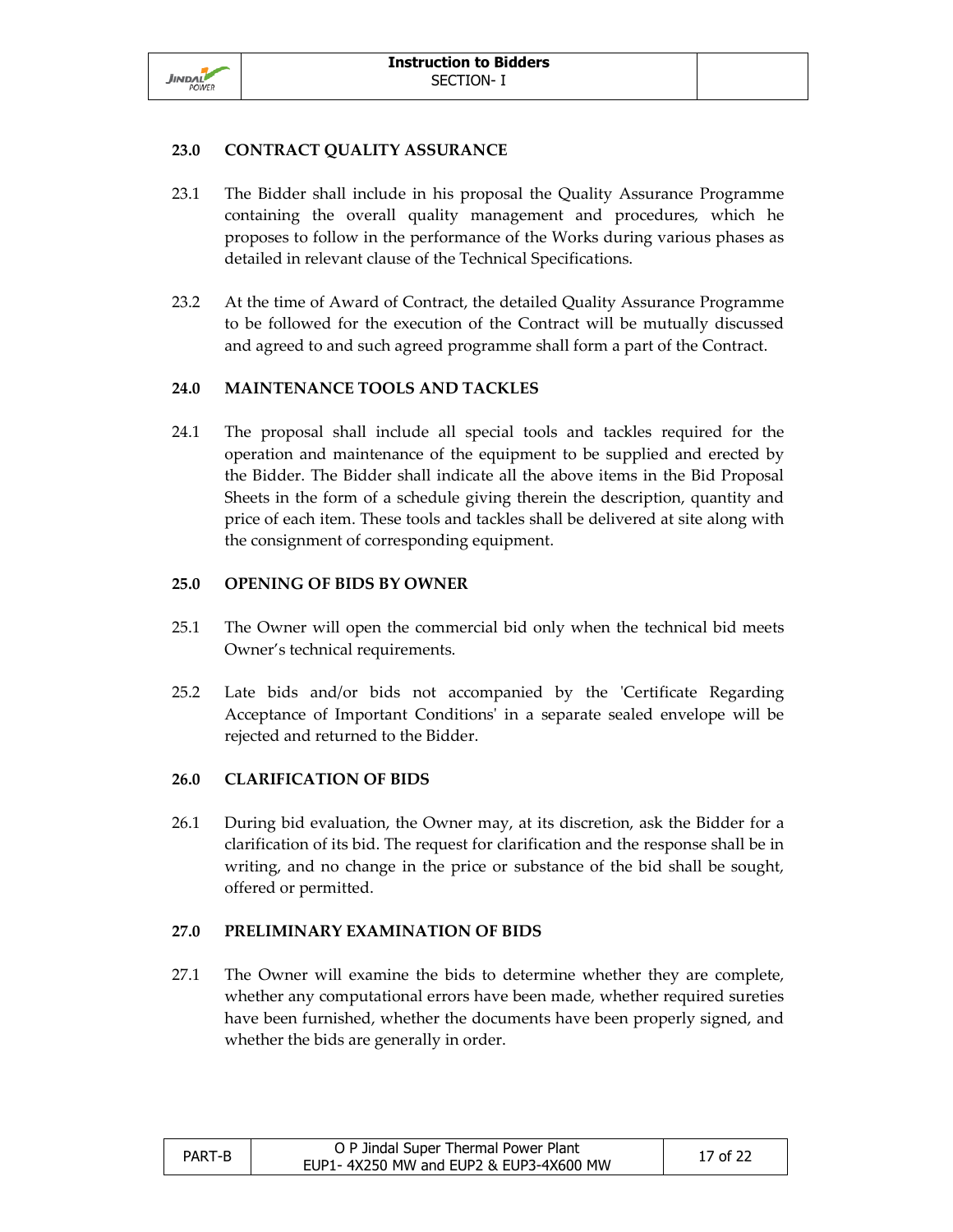

- 27.2 The Owner will determine to its satisfaction whether the Bidders are qualified to satisfactorily perform the Contract in terms of the qualifying requirements stipulated in clause 4.0 of IFB and clause 13.2.1 (d) of ITB.
- 27.3 The determination will take into account the Bidder's financial, technical and production capabilities, delivery/commissioning schedule, in particular its contract, work in hand, future commitments and current litigation. It will be based upon an examination of the documentary evidence of the Bidder's qualifications submitted by the Bidder alongwith its bid, as well as such other information as the Owner deems necessary and appropriate.
- 27.4 Arithmetical errors will be rectified on the following basis. If there is a discrepancy between the unit price and the total price, which is obtained by multiplying the unit price and quantity, or between subtotals and the total price, the unit or subtotal price shall prevail, and the total price shall be corrected. If there is a discrepancy between words and figures, the amount in words will prevail. If the Bidder does not accept the correction of errors, its bid will be rejected.
- 27.5 The Owner may waive any minor informality, nonconformity or irregularity in a bid that does not constitute a material deviation, whether or not identified by the Bidder in deviation sheet of its bid, and that does not affect the relative ranking of any Bidder as a result of the technical and commercial evaluation, pursuant to ITB clauses 28.0 and 29.0.
- 27.6 Prior to the detailed evaluation, the Owner will determine whether each bid is of acceptable quality, is generally complete and is substantially responsive to the bidding documents. For purposes of this determination, a substantially responsive bid is one that conforms to all the terms, conditions and specifications of the bidding documents without material deviations, objections, conditionalities or reservations. A material deviation, objection, conditionality or reservation is one (i) that affects in any substantial way the scope, quality or performance of the contract; (ii) that limits in any substantial way, inconsistent with the bidding documents, the Owner 's rights or the successful Bidder's obligations under the contract; or (iii) whose rectification would unfairly affect the competitive position of other Bidders who are presenting substantially responsive bids.
- 27.7 No deviation, whatsoever, is permitted by the Owner to the provisions relating to the following clauses (Important Conditions):
	- 27.7.1 Arbitration (Clause 46.0 of GCC, Part-C).
	- 27.7.2 Defect Liability (Clause 34.0 of GCC, Part-C)
	- 27.7.3 Force Majeure Conditions (Clause 23.0 of GCC, Part-C).
	- 27.7.4 Insurance (Clause 28.0 of GCC, Part-C).
	- 27.7.5 Validity of Bids (Clause 17.0 of ITB, Part-B).

| PART-B | O P Jindal Super Thermal Power Plant<br>EUP1-4X250 MW and EUP2 & EUP3-4X600 MW | 18 of 22 |
|--------|--------------------------------------------------------------------------------|----------|
|        |                                                                                |          |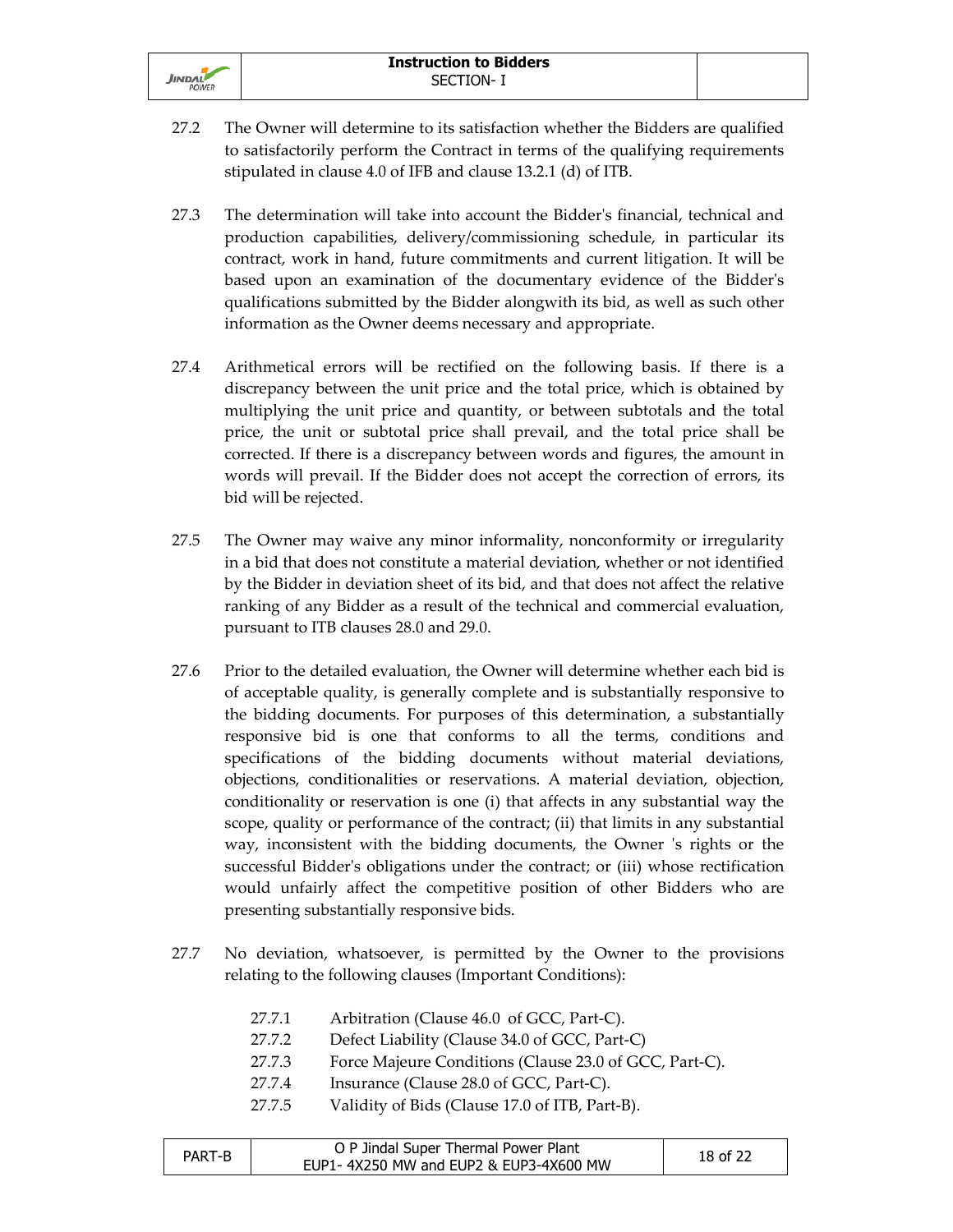

- 27.7.6 Liquidated Damages (Clause 1.0 of SCC, Part-D)
- 27.8 The Owner's determination of a bid's responsiveness is to be based on the contents of the bid itself without recourse to extrinsic evidence. If a bid is not substantially responsive, it will be rejected by the Owner and may not subsequently be made responsive by the Bidder by correction of the nonconformity
- 27.9 Conversion to Single Currency

To facilitate evaluation and comparison, the Owner will convert all bid prices expressed in the amounts in various currencies in which the bid price is payable to Indian Rupees at the Bills Selling Exchange Rate established by State Bank of India at the date of Opening of Bids.

## **28.0 TECHNICAL EVALUATION**

- 28.1 The Owner will carry out a detailed evaluation of the bids previously determined to be substantially responsive in order to determine whether the technical aspects are in accordance with the requirements set forth in the bidding documents. In order to reach such a determination, the Owner will examine and compare the technical aspects of the bids on the basis of the information supplied by the bidders, taking into account the following factors:
	- a. overall completeness and compliance with the Technical Specifications and Drawings; deviations from the Technical Specifications as given in the technical deviation sheet of its bid; suitability of the facilities offered in relation to the environmental and climatic conditions prevailing at the site; and quality, function and operation of any process control concept included in the bid. The bid that does not meet minimum acceptable standards of completeness, consistency and detail will be rejected for nonresponsiveness.
	- b. achievement of specified performance criteria by the facilities
	- c. type, quantity and long-term availability of mandatory and recommended spare parts and maintenance services
	- d. any other relevant factors, if any, listed in the Bid documents, or that the Owner deems necessary or prudent to take into consideration.

#### **29.0 COMMERCIAL EVALUATION**

29.1 The Owner 's commercial evaluation of a bid will take into account, in addition to the bid prices indicated in Price Schedules, the following costs and factors that will be added to each Bidder's bid price in the evaluation using

| PART-B | O P Jindal Super Thermal Power Plant   | 19 of 22 |
|--------|----------------------------------------|----------|
|        | EUP1-4X250 MW and EUP2 & EUP3-4X600 MW |          |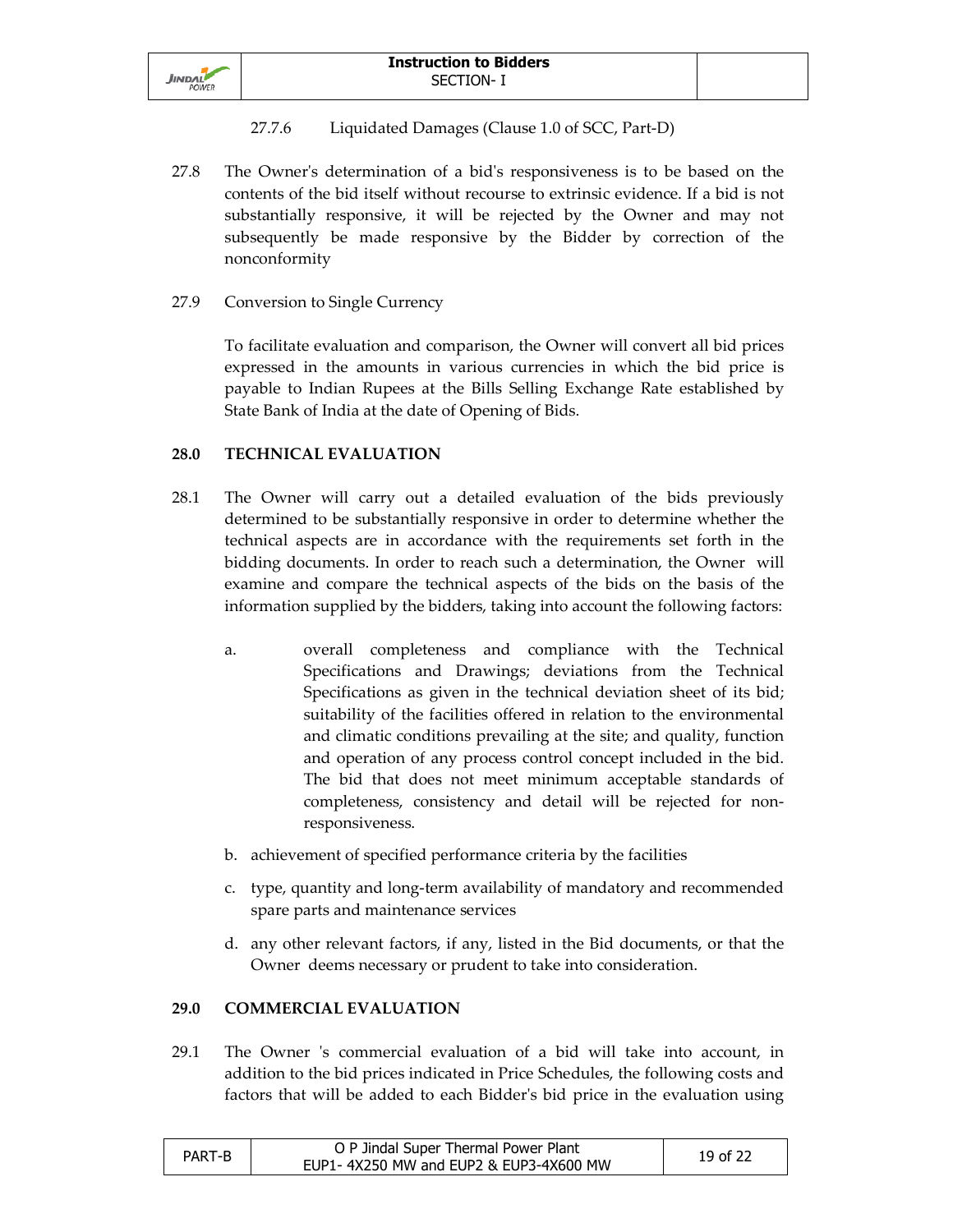

pricing information available to the Owner, in the manner and to the extent indicated in ITB clause 29.2 and in the Technical Specifications:

- a. the cost of all quantifiable deviations and omissions from the contractual and commercial conditions and the Technical Specifications as identified in deviation sheet of the bid.
- b. the functional guarantees of the facilities offered.
- c. the extra cost of work, services, facilities etc, required to be provided by the Owner or third parties.
- d. Life Cycle Cost analysis for bids submitted by Alternate Technology Suppliers.
- 29.2 Pursuant to ITB clause 29.1, the following evaluation methods will be followed:

# **a. Technical and Commercial Deviations**

The evaluation shall be based on the evaluated cost of fulfilling the Contract in compliance with all commercial, contractual and technical obligations under this bidding document. In arriving at the evaluated cost, the price for withdrawal of deviations shown in deviation sheet of the bid will be used if necessary. If such a price is not given, the Owner will make its own assessment of the cost of such a deviation for the purpose of ensuring fair comparison of bids.

## **b. Functional Guarantees of the facilities**

- (i) Bidders shall state the functional guarantees (e.g. performance, efficiency, consumption etc.) of the proposed facilities in response to the Technical Specifications. In case a minimum (or a maximum, as the case may be) level of functional guarantees is specified in the Technical Specifications for the bids to be considered responsive, bids offering plant and equipment with such functional guarantees less (or more) than the minimum (or maximum) specified shall be rejected.
- (ii) For the purposes of evaluation, the adjustment specified in the Bid Documents will be added to the bid price for each drop (or excess) in the responsive functional guarantees offered by the Bidder, below (or above) either a norm of 100 or the value committed in the responsive bid with the most performing functional guarantees, as specified in the Bid Documents.

## **c. Work, services, facilities etc. to be provided by the Owner**

| 20 of 22<br>PART-B<br>EUP1-4X250 MW and EUP2 & EUP3-4X600 MW |  | O P Jindal Super Thermal Power Plant |  |
|--------------------------------------------------------------|--|--------------------------------------|--|
|--------------------------------------------------------------|--|--------------------------------------|--|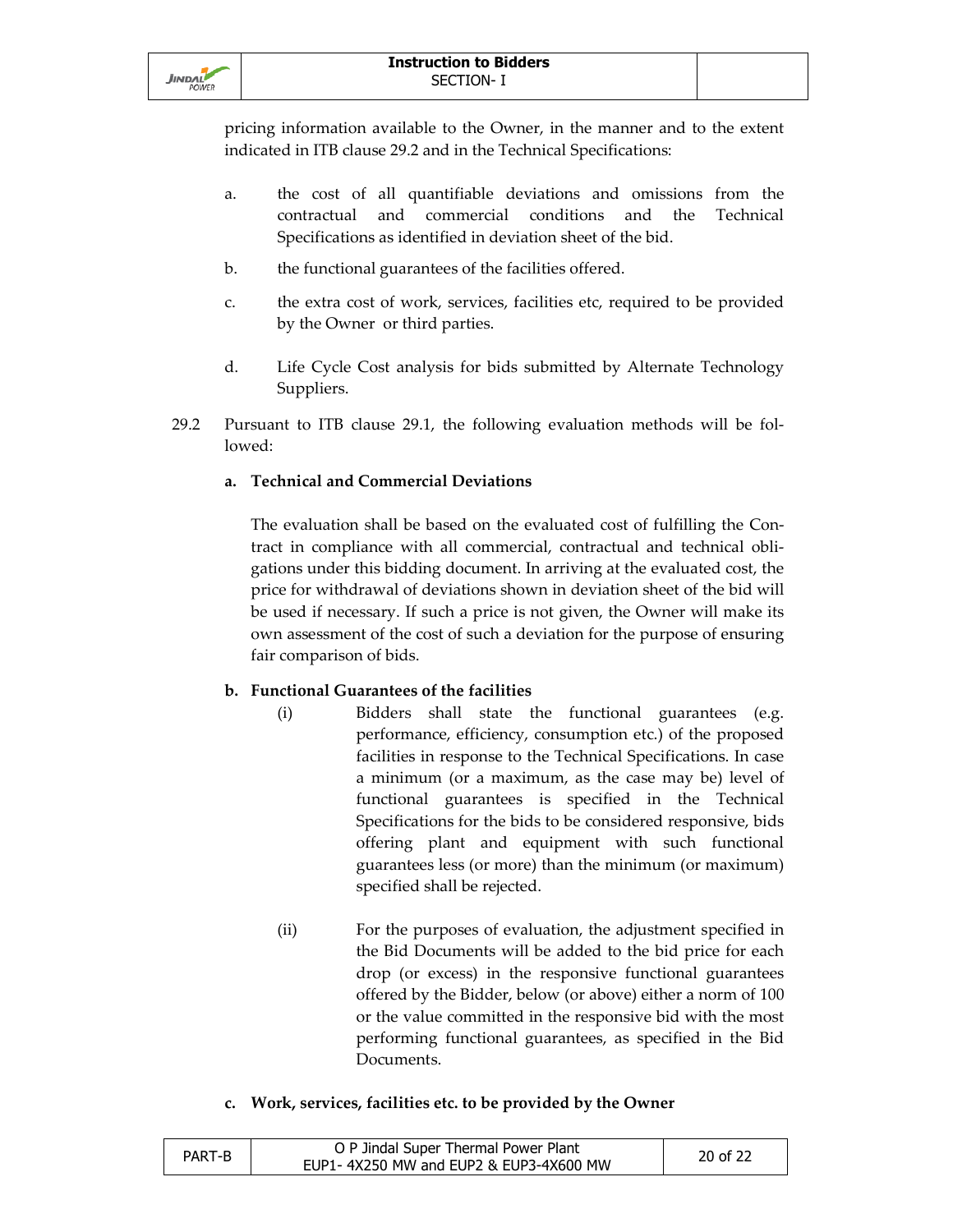

 Where bids include the undertaking of work or the provision of services or facilities by the Owner in excess of the provisions allowed for in the bidding documents, the Owner shall assess the costs of such additional work, services and/or facilities during the duration of the contract. Such costs shall be added to the bid price for evaluation.

#### **30.0 AWARD OF CONTRACT**

- 30.1 In the absence of pre-qualification, during preliminary examination of bids as indicated in clause 27.0 above, the Owner will determine to its satisfaction whether the Bidder selected as having submitted the lowest evaluated responsive bid is qualified to satisfactorily perform the Contract in terms of the qualifying requirements stipulated in clause4.0 of IFB and clause 13.2.1(d) of ITB.
- 30.2 The determination will take into account the Bidder's financial, technical and production capabilities, past performance, in particular its contracts, work in hand, future commitments and current litigation. It will be based upon an examination of the documentary evidence of the Bidder's qualifications submitted by the Bidder alongwith its bid, as well as such other information as the Owner deems necessary and appropriate.
- 30.3 An affirmative determination will be a prerequisite for award of the contract to the Bidder. A negative determination will result in rejection of the Bidder's bid, in which event the Owner will proceed to the next lowest evaluated bid to make a similar determination of that Bidder's capabilities to perform satisfactorily.
- 30.4 The capabilities of the vendors and subcontractors proposed to be used by the lowest evaluated Bidder will also be evaluated for acceptability. Their participation should be, confirmed with a letter of intent between the parties, as needed.

#### 30.5 **Award Criteria**

- 30.5.1 Subject to ITB clause 31.0, the Owner will award, the Contract to the successful Bidder whose bid has been determined to be substantially responsive and to be the lowest evaluated bid, further provided that the Bidder is determined to be qualified to perform the contract satisfactorily.
- 30.5.2 The mode of contracting with the successful bidder will be as per stipulation outlined in GCC clause 5.0.

# **31.0 OWNER 'S RIGHT TO ACCEPT ANY BID AND TO REJECT ANY OR ALL BIDS**

| PART-B | O P Jindal Super Thermal Power Plant   | 21 of 22 |
|--------|----------------------------------------|----------|
|        | EUP1-4X250 MW and EUP2 & EUP3-4X600 MW |          |